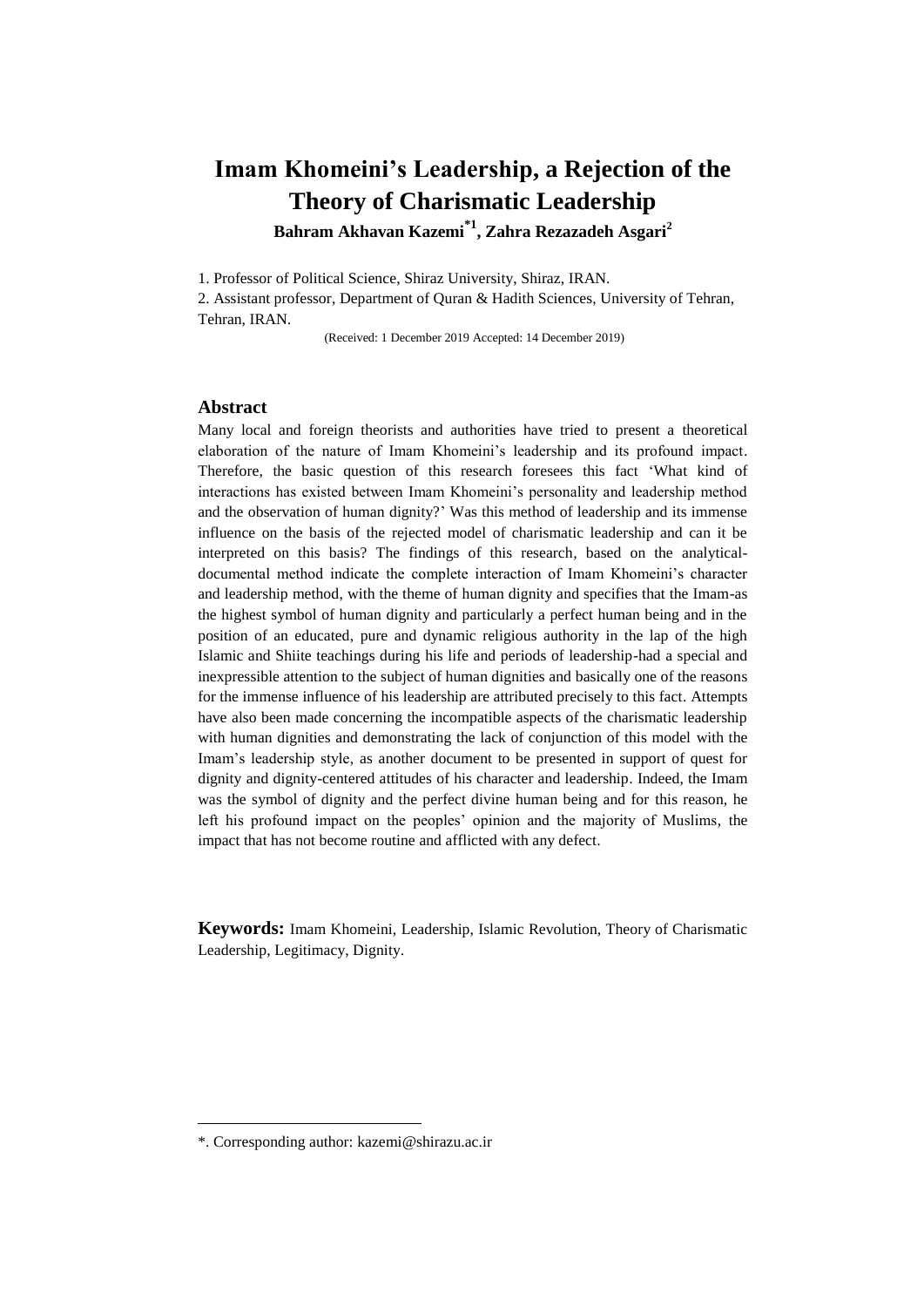# **Imam Khomeini's Leadership, a Rejection of the Theory of Charismatic**  60 **Leadership**

# **Introduction**

The profound impacts of Imam Khomeini's leadership are such that many local and foreign theorists and authorities have been pursuing to make a theoretical elaboration of this leadership and the cause of its deep impact. One of the most prevailing theoretical frameworks which have been selected by these thinkers for such an elaboration is the Max Weber's theory of charismatic leadership (Weber, 1971). Unfortunately, most of the local and foreign thinkers and in particular the authorities in agreement with the Islamic Revolution, have used this theoretical framework to describe the type and nature of the leadership of Imam and the method of its impact on people or reconstructing this theory, they have tried to provide it for such an application and agreement.<sup>1</sup>

At the same time, in the theory of charismatic leadership-in particular in the aftermath interpretations-charismatic leadership and dominancy, has been considered as an irrational dominancy, in conflict with human dignity, a massive-oriented attitude, emotional, anti-democratic and in particular specific of totalitarian and fascist systems,<sup>2</sup> a type of leadership that instead of relying upon law, rationality and democracy, relies upon single lordship, dictatorship and the leader's exceptional and personal values. The function of the charismatic leader is to encourage and motivate the irrational or emotional dimensions of the people. The charismatic authority is intensively personal and based on the extraordinary leadership of a leader and the emotional and irrational relations between him and his followers.

This authority is found in the periods of pressure, mental, physical, economic, ethical, religious and political compulsions. The social conditions full of disappointment and crises add fuels to the illusions in which passive people and closed eye and ear disciples and involuntary massive people in anticipation of a divine savor and these conditions give rise to the emergence of charismatic power.

It is clear that with the removal of these conditions and return of rationality to the individuals in the society, erasing their emotions and excitements, the charismatic power diminishes, and the conditions are paved for the dominancy of two other traditional or rational dominances.

Considering the rarity of such a possibility and emergence of these types of leaders in their own countries, the westerners assume them specific of backward societies of the developing countries and having

 $\overline{a}$ 

<sup>1.</sup> For example, see: (Hazeri, 2001), (Hajarian, 1998), Hosseini, 2002), (Abedi Jafari, 1998) (Mohammadi, 2009), (Izadi, 1992).

<sup>2.</sup> See: (Donna, 1988, 2004), (Kershaw, 2004, 2001), (Lerch, 1973).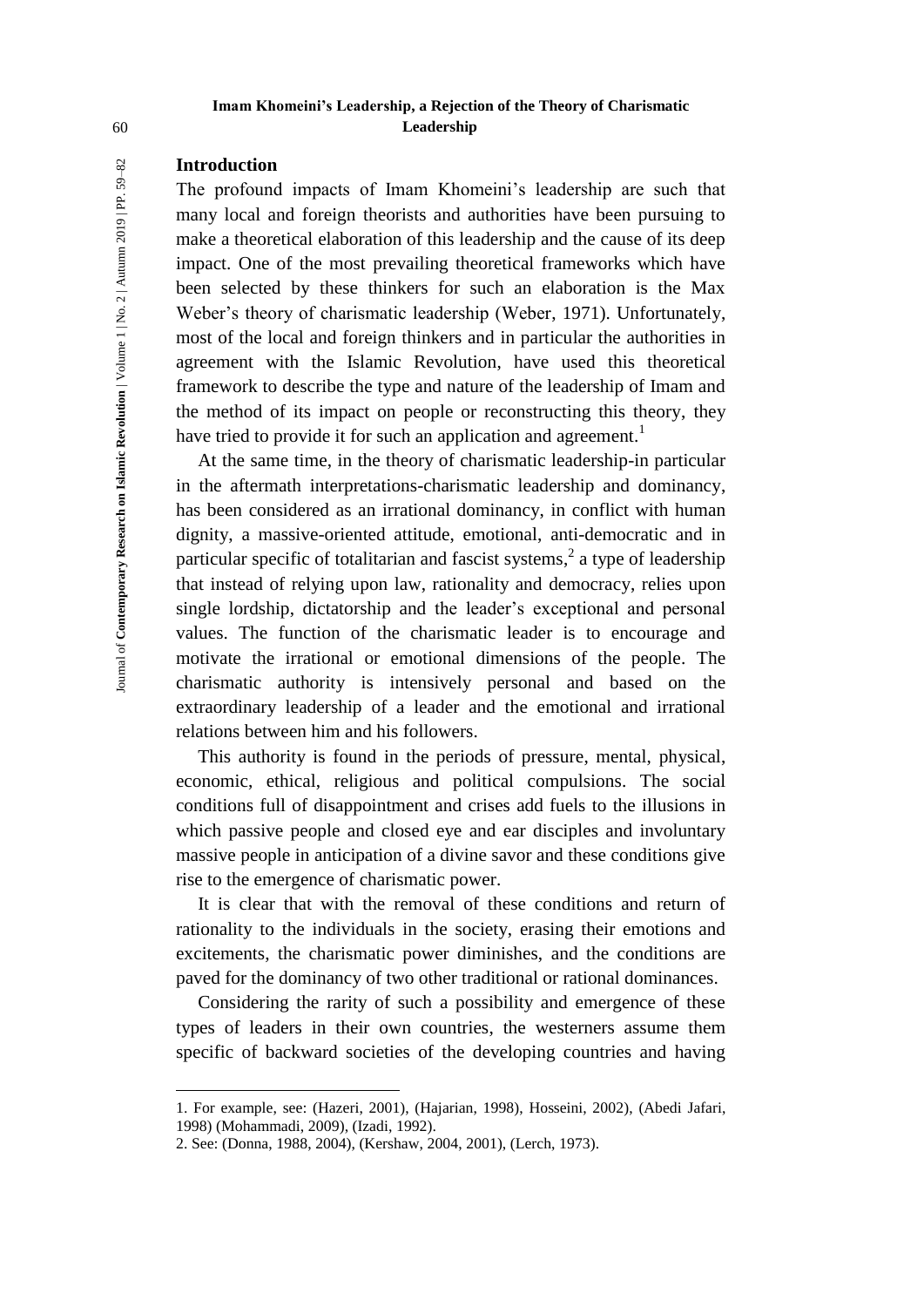#### **Bahram Akhavan Kazemi, Zahra Rezazadeh Asgari**

humiliated these types of countries and this model of leadership, with an imperialistic attitude, blame many of the leaders of free movements with the stigma of charismatic leadership and bring them under question (Akhvan Kazemi, 2006: 59-79).

As in the most interpretations, the theory of charismatic leadership has been enumerated as the inhuman model, inauspicious and in conflict with the human dignities, so that freeing Imam from this rejected method of leadership, in a very enlightening way, will signify the exact elaboration of the position of human dignities in his character and leadership method.

In line with these ideals, the main question of this research has been posed in the following manner:

What kind of interaction has there been between Imam Khomeini's character and method of leadership and observing the human's dignities? Was this method of leadership and its immense influence based on the rejected model of charismatic leadership and can it be interpreted accordingly or not?

Proportional with this main question, the hypothesis or the claim of this research can be posed in the following manner: "Has there been a full agreement and interaction between Imam Khomeini's character and leadership method and human dignities and its observation? And Imam as the example of a perfect human-rather than a charismatic leader- has been intensively observing these dignities and for this very reason, his leadership has acquired the greatest rate of public impact". This research has re-developed its future discussion to respond to these questions and its own assumed test.

# **1. Academic and Practical Faults with the Theory of Charismatic Leadership**

Max Weber (1864-1920) is considered as the most basic theorists of the theory of charismatic<sup>3</sup> leadership. In the book entitled "Economy and Society" in the topic of explaining the types of authority, legitimacy, quiddity and quality of humans obedience, he has dealt with presenting this theory and has posed this abstract and mental model.

<u>.</u>

<sup>3.</sup> In the mentioned theory, the charismatic legitimacy is based on the unusual submission of people before a heroic character and virtue or exceptional values of a person and his/her commandments. Charisma is in fact the extraordinary and Meta human features of the personality with charisma which makes his/her commandments to be accepted by people like a messenger of God or a standard-bearer. In the view of Weber, the charismatic power apparently stands against the rational or traditional dominancy (Weber, 1971: 320-289).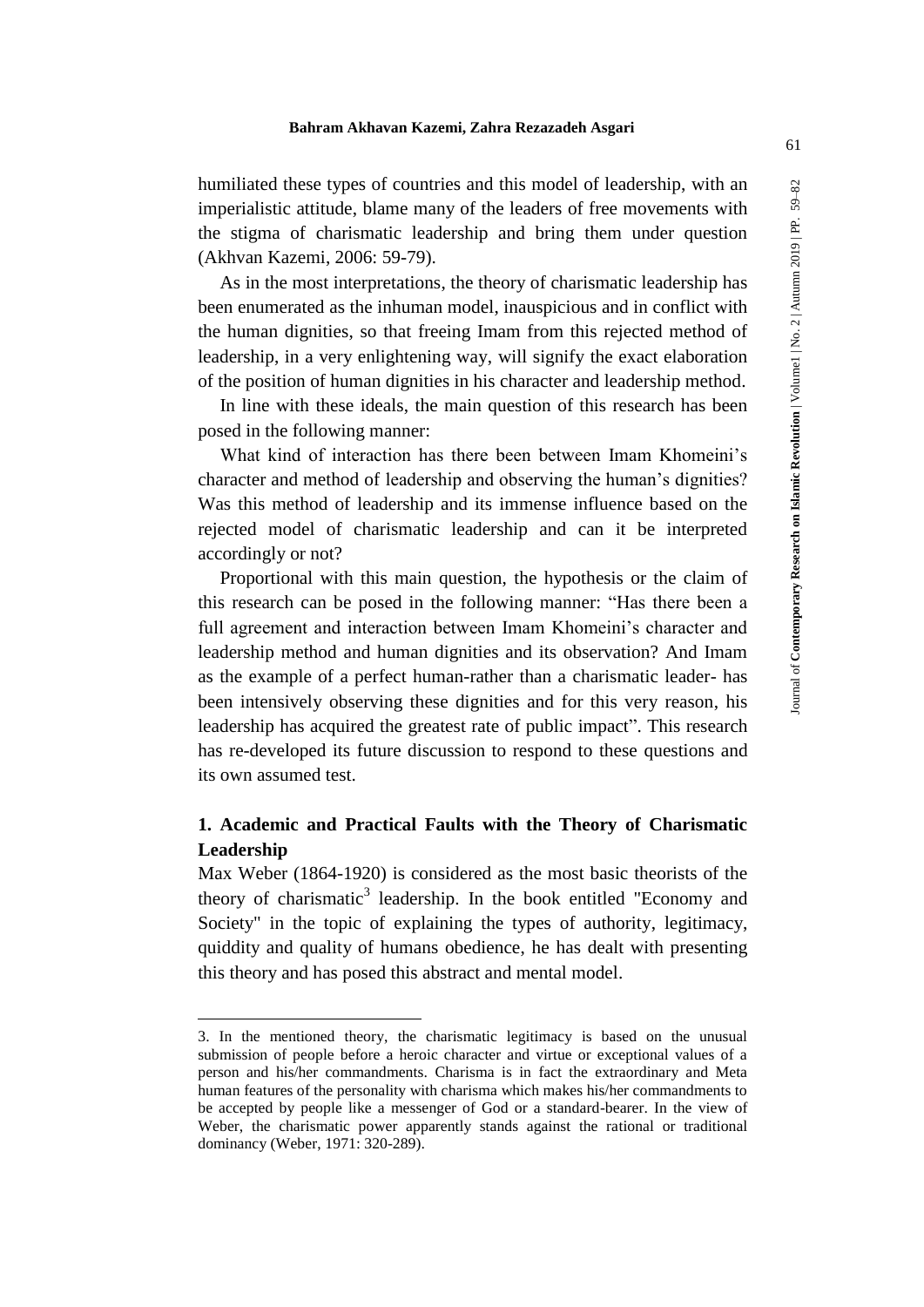## **Imam Khomeini's Leadership, a Rejection of the Theory of Charismatic**  62 **Leadership**

This theory is suffering from the lack of theoretic integrity and a comprehensive, correlative and organized model (Aron, 1997: 122-123), and even some of the western thinkers have stated various faults with it (Giddens, 2002: 68-69). Charismatic dominancy is an ideal and abstract example incompatible with the external examples and even the Weber's methodological attitude deters it to be adapted with the external examples (Aron, 1997: 108-109).

At the same time, Max Weber had posed this theory with a view to the political arena of his own country and to solve the problem of leadership of Germany. On the other hands, most of those who are experts on Weber, have talked about the distortion and incompleteness of the Islamic studies by Weber and even have criticized his agreement of the model of charismatic leadership upon the Prophet of Islam (P. B. U. H.) (Turner, 2001: 5-12).

The critiques of the Weber's theory have lowered this theory to the level of illusionary and fable and lack of extension of the charisma from the viewpoint of attributes, examples and unreasonable attribution of charismatic leadership to the men, as some of its explicit academic weaknesses (Sheikhavandi, 1995: 21-23).

Beside these deficiencies, there has been disruption and distortion of the Weber's views too. It is to the extent that this theory has been deviated from its own bases and originality by the next interpreters-such as Talcott Parsons and has been stated with different and contradictory interpretations (Chilcote, 2009: 170).

At the same time, these new interpretations in the Weber's works and notes do not have an external and objective existence and these posterior interpretations of his works and theories have caused further disruption in Weber's views including his theory of charisma, which used to suffer the lack of integrity and a comprehensive expression earlier (Bashiriyeh, 1993: 59-60), while political sociologists at the complex and altering age of the modern states do not consider a noticeable role for charisma and believe in the absurdness and inefficient of the charismatic leadership in the present age (Naghibzadeh, 2000: 160-161).

All these critiques on the mentioned theory indicate the incompetency of this ambiguous and in non-generalizing theory as an indicator and standard to evaluate the leadership models including the Imam Khomeini's leadership model.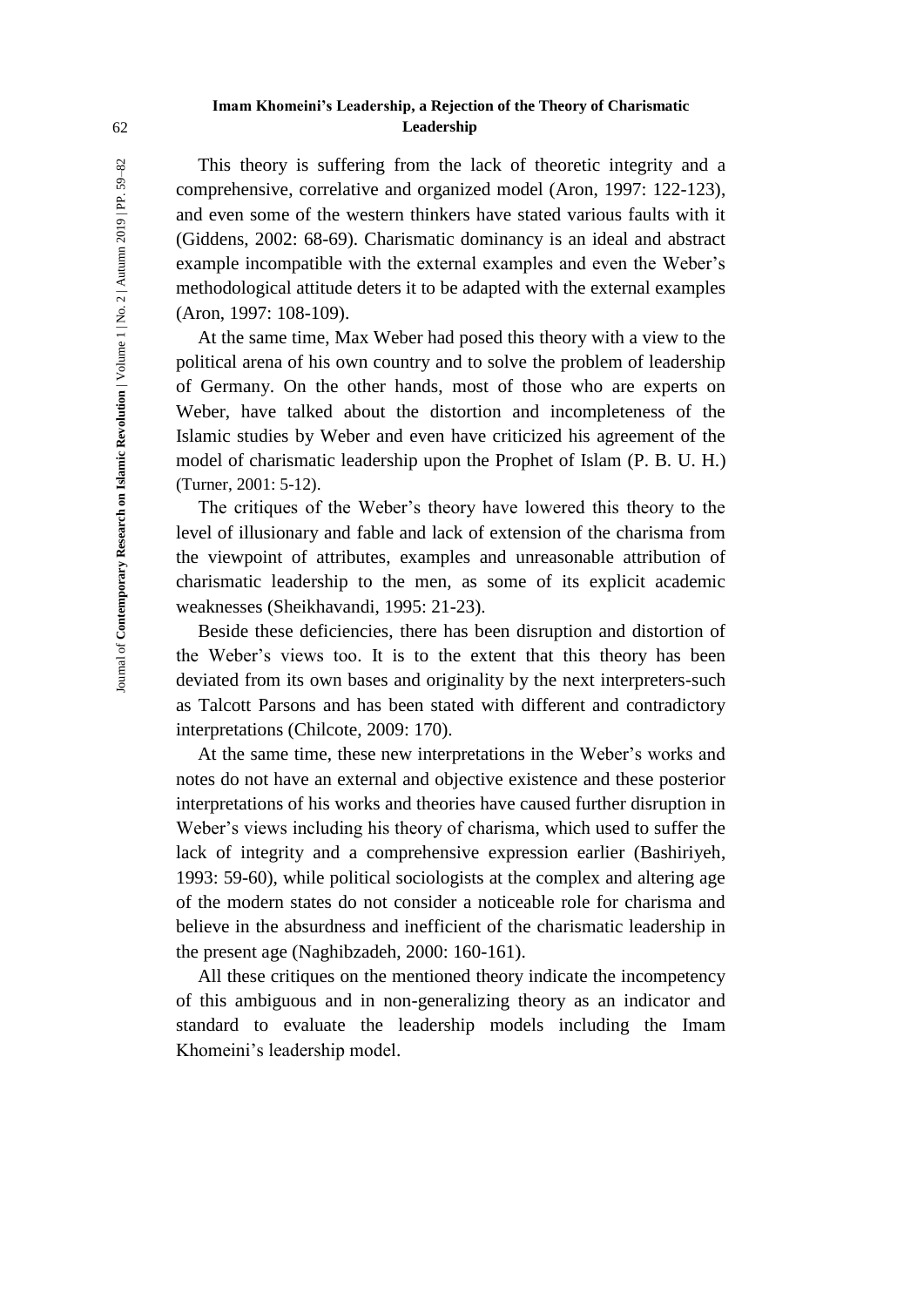# **2. Imam Khomeini, a Symbol of Dignity and Fulfillment of Perfect Human**

One of the noticeable realities about the personality of Imam Khomeini and his leadership method is that the broad impact of this personality and model of mentioned leadership in the Islamic Revolution is not because of superstitions such as charismatic characteristics-which without comprehensiveness and restrictions- is in agreement with many of the murderers of the history such as Hitler and Mussolini etc., but it is resulting from this fact that with the confession of many authorities, he is an example of full human and self-made, purified personality and dignified figure which has had possibility of the growth of that personality only in the lap of the Shiite Islam culture.

In the words of Ayatollah Khamenei, "Imam made everybody understand that to become a perfect man, to live in the method of Ali (A. S.) And proximity to the borders of innocence is not a fable" (Statements, 1991).

Shahid Motahari is among those who have remembered Imam Khomeini with attributes such as the hero of heroes, spirit of nation and embodiment of high ideals of society (Vojdani, 1989: 38) and in this way, he has admired this complete human(Motahari, 2000: 71-72).

Imam was a complete human<sup>4</sup> who had arrayed his divine spirit with the truth of virtue. However, he was enjoying the best talent and proper ground to achieve all types of worldly symbols, but he never pursued the world and rather was avoiding it. Exactly for the same reason and based on God's providence, the world in all of its diverse manifestations directed towards him and he could achieve the climax of favorability, reputation, power and facilities of the world and in this stage, he also passed a successful exam.

Whatever he had acquired in line with virtue, purity and serving to God and His servants, he spent them only and only in the cause of God and any sign of slight or large dependence on the worldly affairs was not observed in him, because he had submitted the house to the landlord and had submitted the heart wholly to the beloved one. He did not assume a self for himself and a heart for himself to desire anything but God, or to love anybody but God. Rahimian, 1994: 58, as a quatrain of Imam, considers the poverty in the divine court and releasing from the self as a source of boast:

<sup>4.</sup> For further information about the views and intellectual system of Imam about "Perfect Human," see: Khomeini, 2002.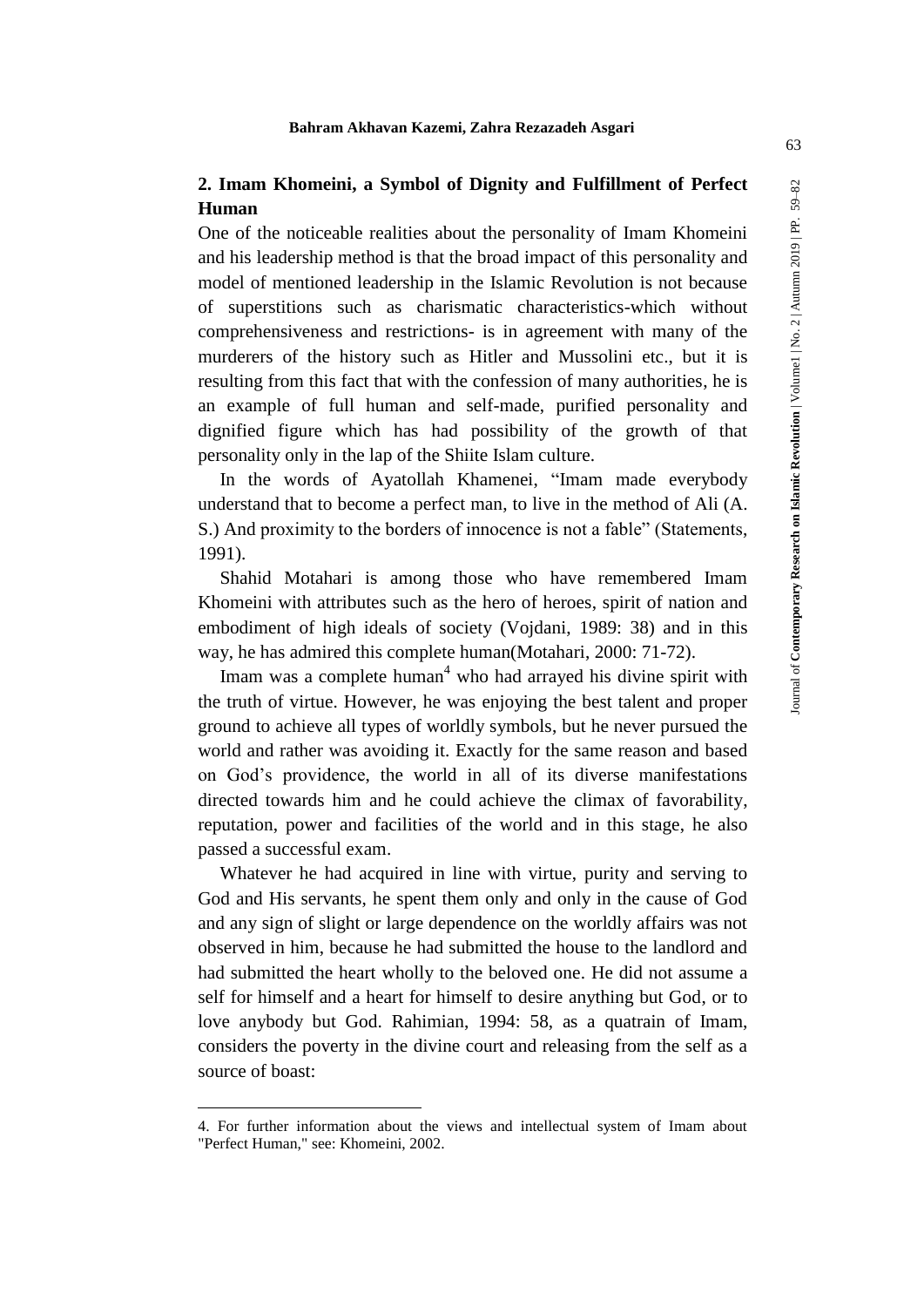# **Imam Khomeini's Leadership, a Rejection of the Theory of Charismatic**  64 **Leadership**

»فخر است برای من فقیر تو شدن/ از خویش گسستن و اسیر تو شدن«

"It is a source of pride for me to become your beggar/ to release from self and to become captive of you".

»طوفان زده بالی قهرت بودن / یکتا هدف کمان و تیر تو شدن«

"To be storm stricken of the plight of your authority / to be the only target of your bow and arrow" (Imam Khomeini, (n. d.): 203).

Ayatollah al-Uzma Fazel Lankarani in an article entitled, "Imam as an Example of a Perfect Human," while elaborating this theme, states, "In the course of history of the Shia and world of Islam, we cannot find an alternative for Hazrat Imam Khomeini. The great Imam was really an example of a perfect human, that is to say he had all human virtues. In all stages of his life, Imam was observing whatever was worthy of a perfect human towards his students, friends and family" (Lankarani, 1991: 1, 3).

Also "Yarvand Abrahimian" was among those figures that considered one of the reasons for the influence of the leadership of Imam and sincere correlation of his followers for this reason that he was a symbol of attempt, sincerity, political cleverness and in general the Imam Ali's (A. S.) virtue (Abrahamian, 1982: 533).

# **3. Source of Legitimacy from the Perspective of Imam: Divinity rather than Charismatic**

As it was stated earlier, in Weber's views and interpretations, the charismatic feature was introduced as one of the legitimacy building sources to apply authority and dominancy and this belief was posed that the presence of these personality characteristics, gives legitimacy to the exertion of power by the charismatic personalities and leaders over the society and obedience of people depends on these charismatic features and their effects and popularity of their power and legitimacy of its application is subject to the leaders' charismatic features.

However, is the source of legitimacy and authority in Imam Khomeini's theoretical and practical life justified and defined in the same way? It is clear that the response to this question is negative and this negative response is one of the strong reasons for the lack of correctness of comparing the Imam's leadership model with Weber's charismatic leadership model.

In general, there is an inherent difference between these two Shiite leadership and charismatic leadership, including the fact that legitimacy of charismatic leadership is based on personal features and motivation of people's emotions, whereas the legitimacy of Shiite leaders is based on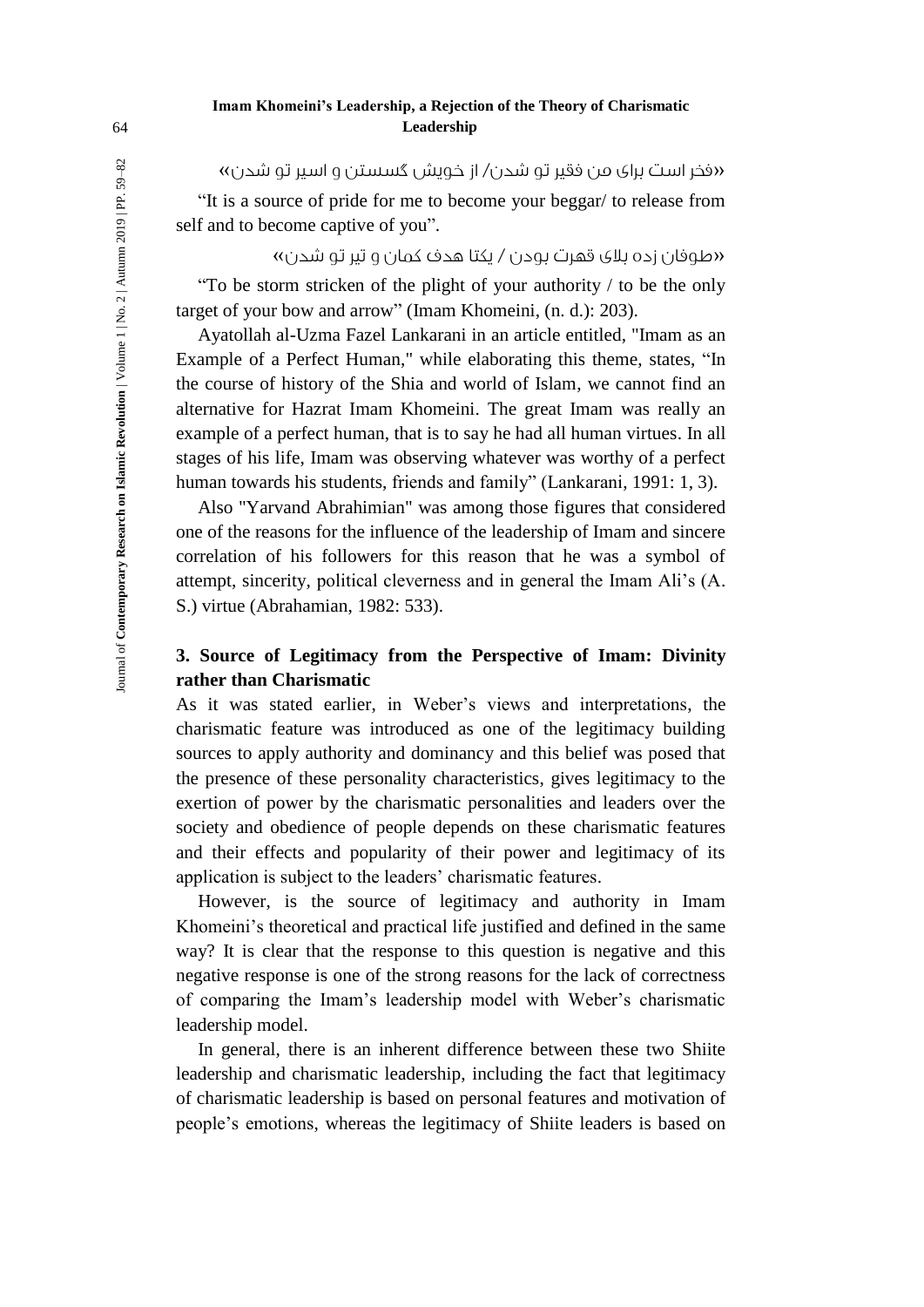#### **Bahram Akhavan Kazemi, Zahra Rezazadeh Asgari**

the decree of religious laws and intellect and its origin is the divine regulations and in the second rank the people's will and desire.

The source of legitimacy of Islamic government from the perspective of Imam Khomeini is neither personal nor charismatic but it is exclusively a divine issue and is not the right of people and the source of sovereignty is merely the glorious God and nobody but He has the right to govern. For this reason, the fully qualified jurist, prior to the election by people or their representatives has a guardian position and has been assigned earlier by the Infallible Imams (A. S.) in a general form.

Therefore, election by people in determining, proving and analyzing the position of leadership of jurist does not have a noticeable role and is not sharing with jurist in the source of its sovereignty and its application. Thus, as Guardianship of Jurist is a divine deposit, the vote and election of people does not have a role in proving it. It is not such that if people do not give vote, then he will not be an Imam and spiritual leader and considers his interfere in affairs as a usurping action. From this perspective, the people's view and vote in detection of Islamic legal guardian (spiritual leader) is a predicative rather than constitutive issue and discoverer of his ruling rather than appointing him.

In other words, it is the condition of existence rather than condition of obligation and causes the rule of jurist to be put into effect and prove its people base. Therefore, by accepting the right of divine rule of the jurist, Islamic government at the stage of implementation will have two divine and people aspects and will be put into effect and takes a step from the world of legislation and mental plot into the external objectivity. Based on this viewpoint, The impact of presence of people in the scene of action and their votes in the realm of thought not only will guarantee the application of Guardianship of Jurist but also will be a source for the success of the origin of religion, sovereignty of the Quran, rule or holy prophet (P. B. U. H.) and leadership of the innocent Imam (A. S.). There should never be a confused reasoning between the external impact of the people's presence and their impact in creating the right of ruling and causality towards the principle of Guardianship of Jurist and with the pretext of glorifying the public views, to consider the right of ruling a product of creatures and leave its divine aspect.<sup>5</sup>

<sup>5.</sup> Do they, then, not reflect on the Qur'an? Or are there locks on their hearts? (Mohammad, 24).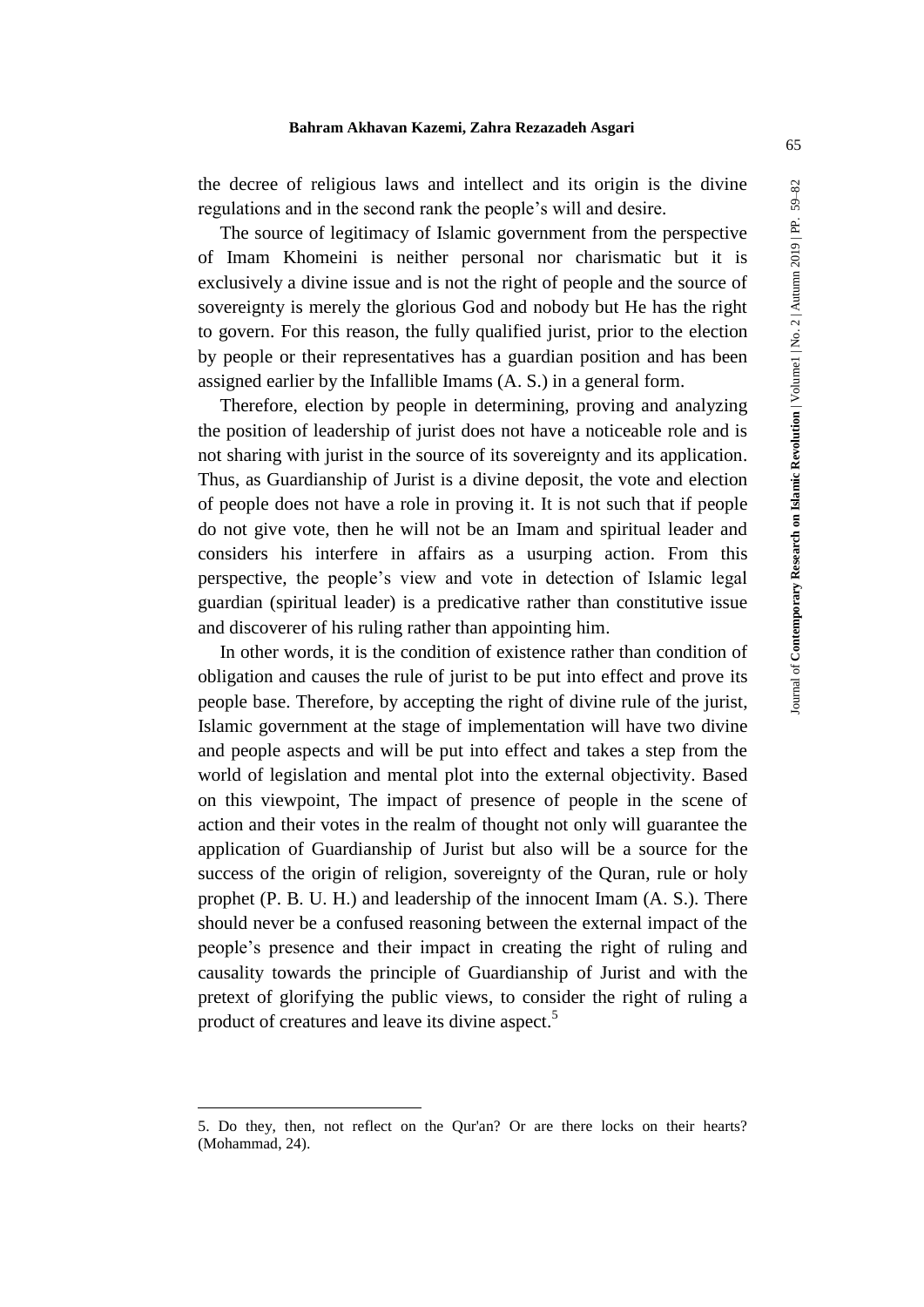# **4. Austerity, Denial of Egocentrism, Ambitious of a Position and Lack of Cult of Personality**

Having the cult of personality is almost considered to be an ordinary thing among many of the great leaders of the world including charismatic leaders. Egocentrism, self-praise and ambitious of a position of a main part of these leaders- in particular the recent group-so much to the extent that the social psychologist have blamed them for having inferiority complex in childhood time and attempting to compensate them in adulthood- in the trend of application of leadership over the others.

In particular, the charismatic leaders of totalitarian movements and also many of the glorious leaders have been identified by these psychologists as the imbalanced and mental patients with the disease of masochism and sadisms (Sado-Masochism). Can these findings and claims to be extended to Imam Khomeini's leadership and personality? Definitely, the response to this question is negative and in this area, another distinctive feature can be added to Imam's other distinctive features as compared with the charismatic leaders and other leaders.

In the Imam's mystical vision, one of the main obstacles for the correct understanding and covers of perception of truth is worldliness, self-praise and selfishness. Interest in the world from the mentioned perspective causes human blindness and closing down the gates of real perception (Imam Khomeini, 1999: 201, 212, 202).

Imam is one of the incomparable leaders of the world that not only in the climax of perfection of personality is in lack of cult of personality but in a down-to-earth manner refer to him in a very modest literature. As in the beginning of his own testament, he calls himself as a humble religious pupil (Software of Sahifeh Imam, 2007, vol. 21, 401). Or in his correspondence with his own son, he enumerates his life as "Gone with the Wind" and "Ninety Years of Futility" and belittling the world and considering himself as a rebellious and addressing his pure self as "Lower than Nothing" and intensively emphasizes on the necessity of denial of self-praise, megalomania, and love of position and any kind of egotism.

# **5. Position of Religious Authority, the Source and Guarantee of Human Dignities**

During the political history of Islam, the Shiite school of thought has undertaken the leadership of many of the revolutionary and peoples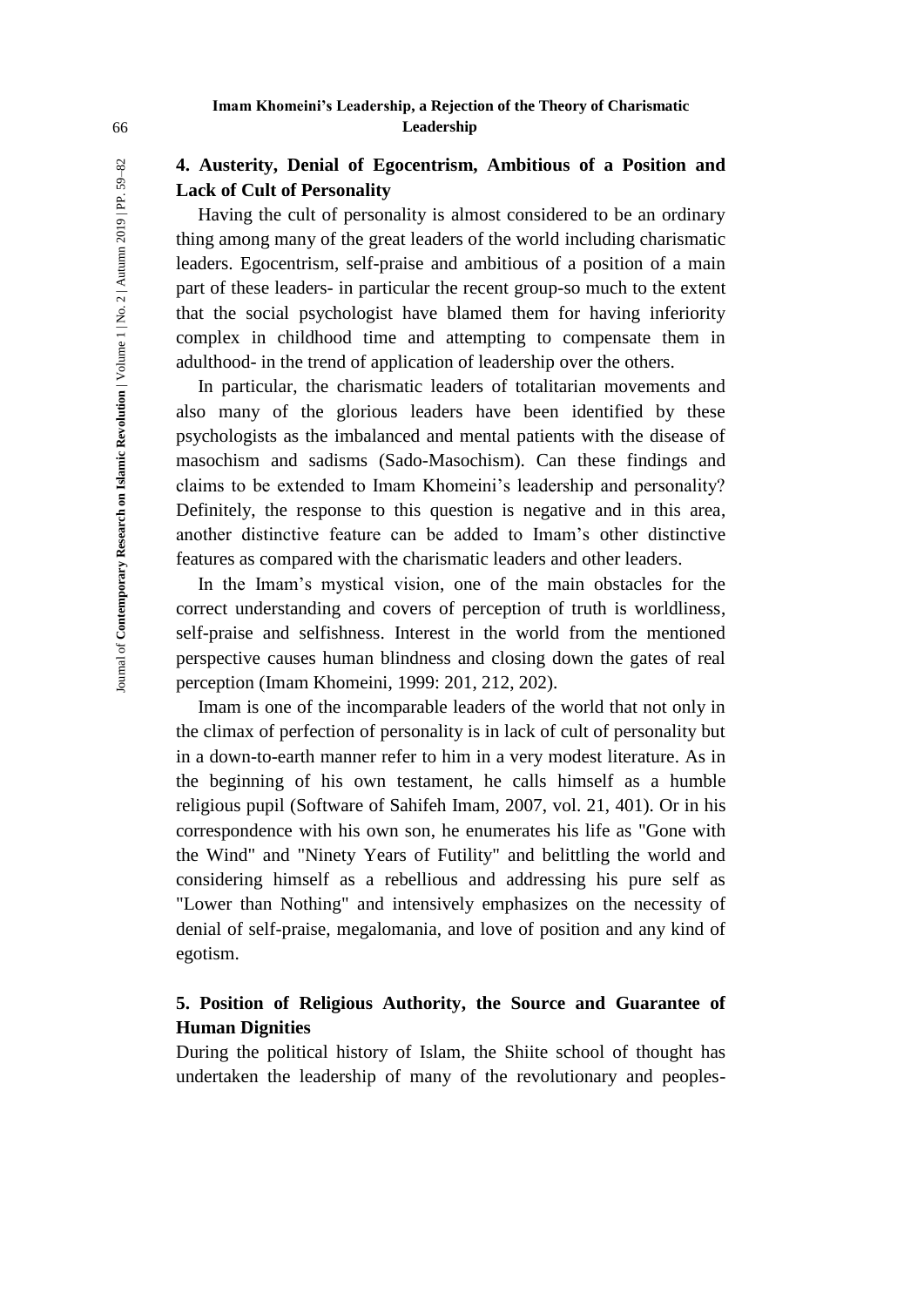based movements due to justice-seeking attitude and fighting against  $despotism<sup>6</sup>$ .

It is clear that many of the Shia clerics and leaders, in particular in recent hundred years, have directed and led these types of movements against the local despotism - like the Constitution Movement - and against the foreign colonization - such as Tobacco Movement. The clergies in particular the Religious Authorities have arisen from the poor and deprived classes of the society. They have felt the sufferings of the social mass people and have grown up with them. On the other hands, opposite to the clergies of Sunni who have been employed by the state and their livelihood depends on the wage which is received from the state, the Shia clergies enjoy financial independence from the political system and their livelihood supply depends on different aids which are supplied through religious funds received from the faithful people.

Naturally financial independence from the political system and supply of livelihood by the people had helped with the Shia clergies and their leaders - including Imam Khomeini- to be able to do their own political and religious activities based on the teachings of revolutionary Islam of the Shiite, far from any kind of concern and preoccupation and to be always the advocate of human dignities, shelter to people and guarantor of their interests vis-à-vis the despotic ruling systems. It is clear that the Shia religious authorities with tends of years of self-attempts and divine and academic life enjoying such a position. On this very trend, despite the charismatic leaders, the Imam Khomeini's leadership legitimacy, not only due to having merely persona attributes, but due to location in the religious and referential position which the Shia Muslim had accepted their commandments by heart and assumed obedience to him as an obligation, for this very reason, in the very beginning of the Imam's movement, attributes the ability of religious authorities to mobilize the mass people to the feature of Islam pursuance and people-oriented attitudes of the Islam jurists (Rouhani, 1983: 202).

One of the other distinctive features of the Imam Khomeini's exceptional and dignity-centered leadership as compared with many other revolutionary leaders or charismatic leaders of the world is the feature of public acceptance, pervasiveness and general attraction of his leadership to all walks of life and groups in the Islamic movement. This acceptability could even spread in a short time to some parts of Islamic Ummah and even the oppressed nations. At the same time, many of the

<u>.</u>

<sup>6.</sup> For proving this claim, see (Zibakalam, 1993).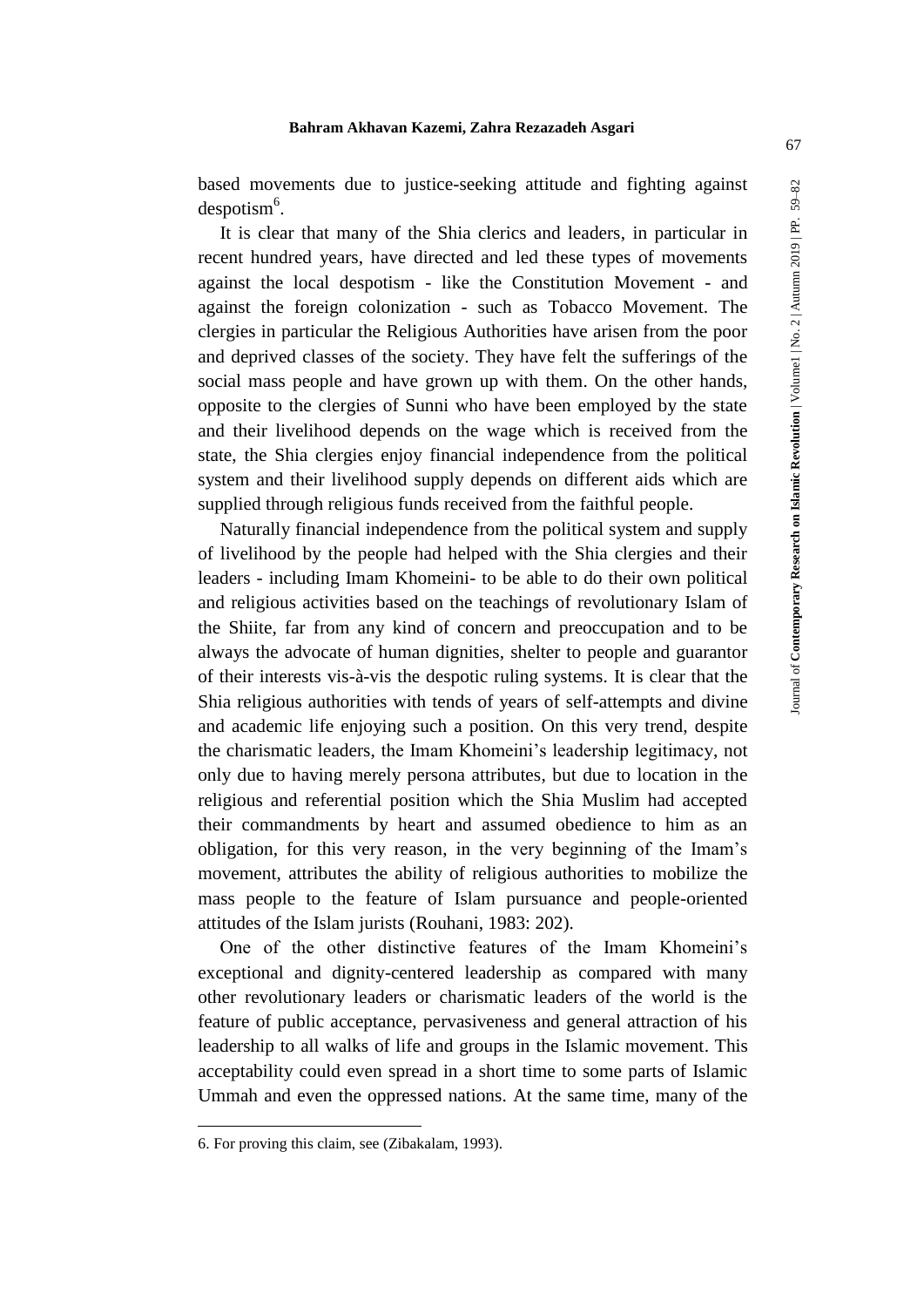# **Imam Khomeini's Leadership, a Rejection of the Theory of Charismatic**  68 **Leadership**

so-called revolutionary and charismatic leaders, with various types of suppression methods and threatening confront with their own nations and have acquired their acceptability through various types of threat, allurement and demagogical propagations. The experience of the left totalitarian regimes in the former USSR and the rightist totalitarian regimes in the Hitler Germany and Mussolini Italy confirms this claim.

# **6. Denial of the Mass Public View towards People with a Divine and Civic View**

In many of the existing analyses about the charismatic leadership and even in the Weber's view, the disciples of the charismatic personality and in other words their followers and supporters were considered as part of the mass society rather than civic society. The mass society are in fact the public in lack of conscious and vision and passive people who are faithful to the mentioned leader blindly and listen to his commandments with even closed eye and ear and based on mere emotions to the limit of their own lives.

The patient individuals who remove their mental insecurities and their own political and social passivity by resorting to the supportive leader and by the cult of personality and savor hero. They submit their own intellect, emotion and practice to the leader, so that the leadership will lead them to false and saving utopias and in practice, they bring their own life and asset in this mirage-like a road towards annihilation. It should be studied whether or not the people who were under the leadership of Imam Khomeini as a part of mass society or vice versa, they were from the type of civic society.

The experience of the Islamic Revolution and active presence of people in more than one quarter of century after the victory of revolution and Islam-seeking efforts and performance of their religious obligations in all levels and ups and downs of the movement, indicate well the peoples 'intellectual and practical growth and maturity. These informed, resistant and cultured people cannot be compared with the followers of the Hitler Germany Fascist movements and Italy of Mussolini and other followers of charismatic leaders, the people with many thousand years civilization with a dynamic and inseparable cultural continuity whose roots are hidden in the Iranian ancient civilization and Islamic flourishing culture. It goes without saying that such peoples cannot be termed as a diseased social and mass society. On the other hand, Imam Khomeini's attitude towards people in the best way confirms the previous claim.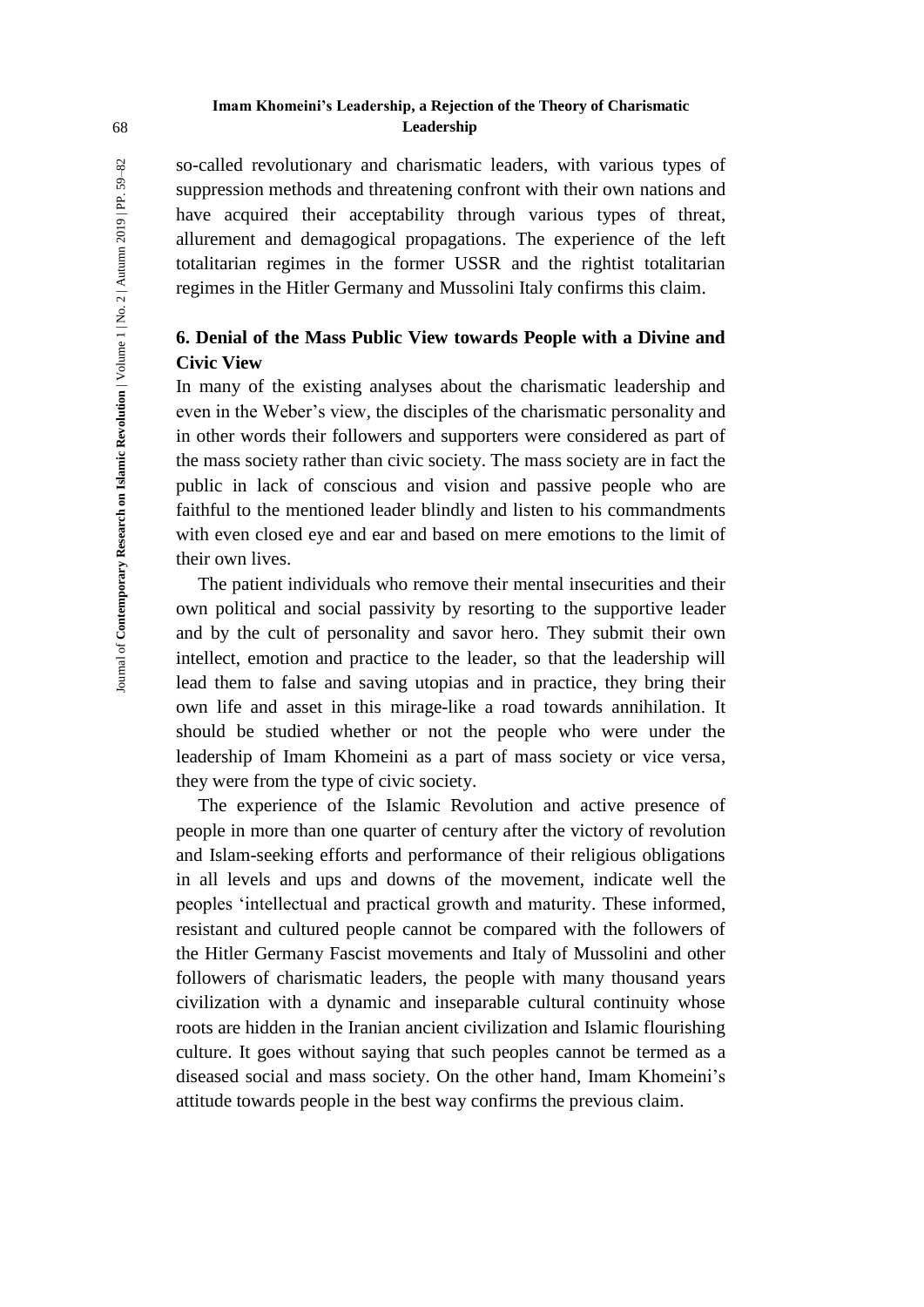One of the significant characteristics of Imam Khomeini's mystical behavior and viewpoint is its people-centered feature. In explanation of this matter, initially it will be necessary to deal with his optimistic and holy interpretation of human. Imam considered all creatures of the universe including human as a manifestation of God and if God is the light, human has also a manifestation which is taken from God and human is also light (Imam Khomeini, 1981: 101).

He used to see human as a heavenly creature and interpret the efforts of this creature as a struggle by someone who intends to return to his own origin and tries to remove the obstacles to attain this principle. Thus Jihad in Imam's intellectual system is an attempt which is done by heavenly human to remove the internal and external obstacles and covers which prevent him/her from elevation towards the source of light (A Collection of Articles, 1985: 168). From this perspective, the first human's step to exit from the house of self, is to rebel for the cause of God and ruling becomes an instrument to bring human to the divine rank. The purpose of the monotheistic schools of thoughts is to move people from the darkness of material to the light and from the captivity of self and Satan to Hezbollah (Party of Allah) and provide them with a divine and humane training and bring them to the highest ranks which cannot be imagined (Software of Sahifeh, 2007: vol. 9, 289; vol. 12, 59; vol. 8, 96).

In the discussions on clear sight and mysticism, many believe that the perfection of knowledge will not be attainable but through seclude and distance from people, whereas the Imam's people mysticism is opposite to this point. In Imam's mysticism, people accept all ranks of mysticism. Imam believed that the mystic's personality will be fertilized in this connection (Ansari, 1993: 156). In his view, the real mysticism is taking shape through the bed rock of communication with people. "Imam believed that service to people is mysticism. He considered understanding the peoples' spirit as mysticism and believed that if human could be at the service of people, that mystic will become more fruitful" (Ansari, 1993: 156).

One of the most important political outcomes of Imam's people mysticism, was trust and optimism on orienting all humans and their intellect, talents and understanding and paving the way of truth, as he also believed that viewing the servants of God in a humiliated way and undermining the peoples' actions are symbols of conceit and a cause for the annihilation of human (Imam Khomeini, 1997: 69). Imam considered that all creatures in particular humans are merit to receive affection and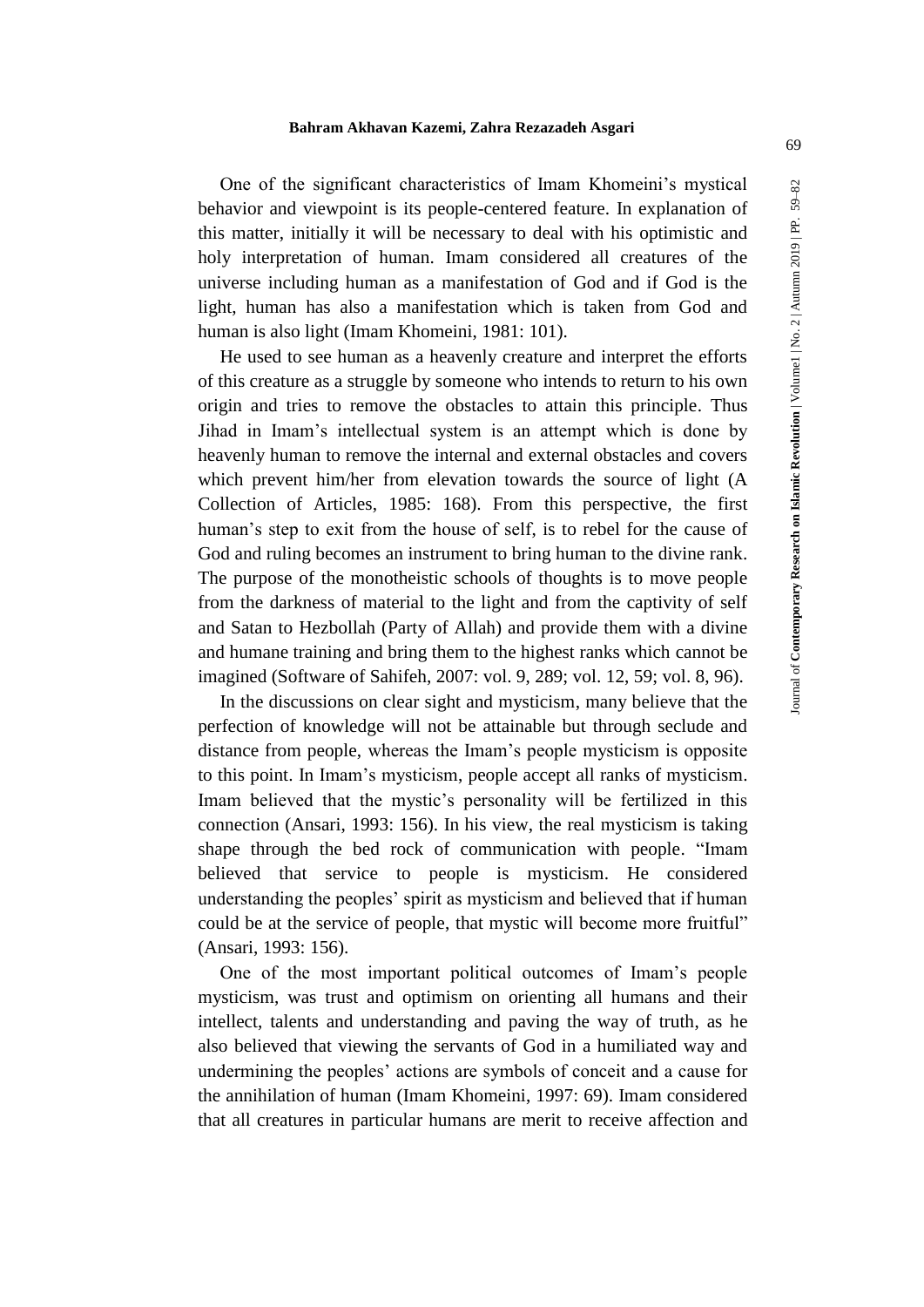## **Imam Khomeini's Leadership, a Rejection of the Theory of Charismatic**  70 **Leadership**

grace, because they are under the affection of creator of the universe and lack of such a vision will be a source of shortage and short-sightedness (Software of Sahifeh Imam, 2007: vol. 16, 218).

These viewpoints compelled Imam not to be disappointed in line with the divine and secular interests of people in an optimistic serious way and a tireless effort to motivate the slept consciousness of people in the struggle periods and despite many of his contemporary scholars, considered their essence in fighting for the establishment of government as something reliable. For this very reason, in his viewpoint and practical life, people after the divine pillar shape the second column of the movement and its victory (Software of Sahifeh Imam, 2007: vol. 21, 448) and in order to have the association of people with the movement, their hearts need to be captured and with the resort and practice to Islam, it will be possible to attract them. (Ibid: vol. 21, 447-448).

In line with this ideal, Imam had a deep belief in the necessity of enlightenment and awakening the mass public. In his view, without dissemination of information to people - in particular on their familiarity with Islam and also the murders of the totalitarian regime of Pahlavi- it is not possible to expect struggle and uprising for keeping Islam and different interests.

# **7. Intensive Treatment with Discipleship and Building Followers**

In Weber's sociological literature and among the interpreters of his views, one of the most important features of the charismatic leaders is to increase discipleship and building followers. These leaders are placed at the top of the hierarchical pyramid of their attracted disciples and followers, which their position in proximity or distance from him differs depending on the rate of their respect to leader in this pyramid. The mentioned leaders and in particular their fascist and totalitarian type of them intensively add fuels to the discipleship of the closed eyed and ear followers and ask their absolute and unconditional submission. They employ them at the service of their ambitious and diseased desires and want these followers to be digested and melted in their ambitious, racist whims and cult of personality. According to Weber's interpretations, the reduction of this attachment will lead to the prevailing of the glory of the charismatic personality and diminish of the impact of these leaders in their followers and from this type of authority; it will be converted into another type, i. e. the legal authority. Imam Khomeini in this area has a basic and inherent difference either with the charismatic or other leaders of the world which will be referred to in below lines: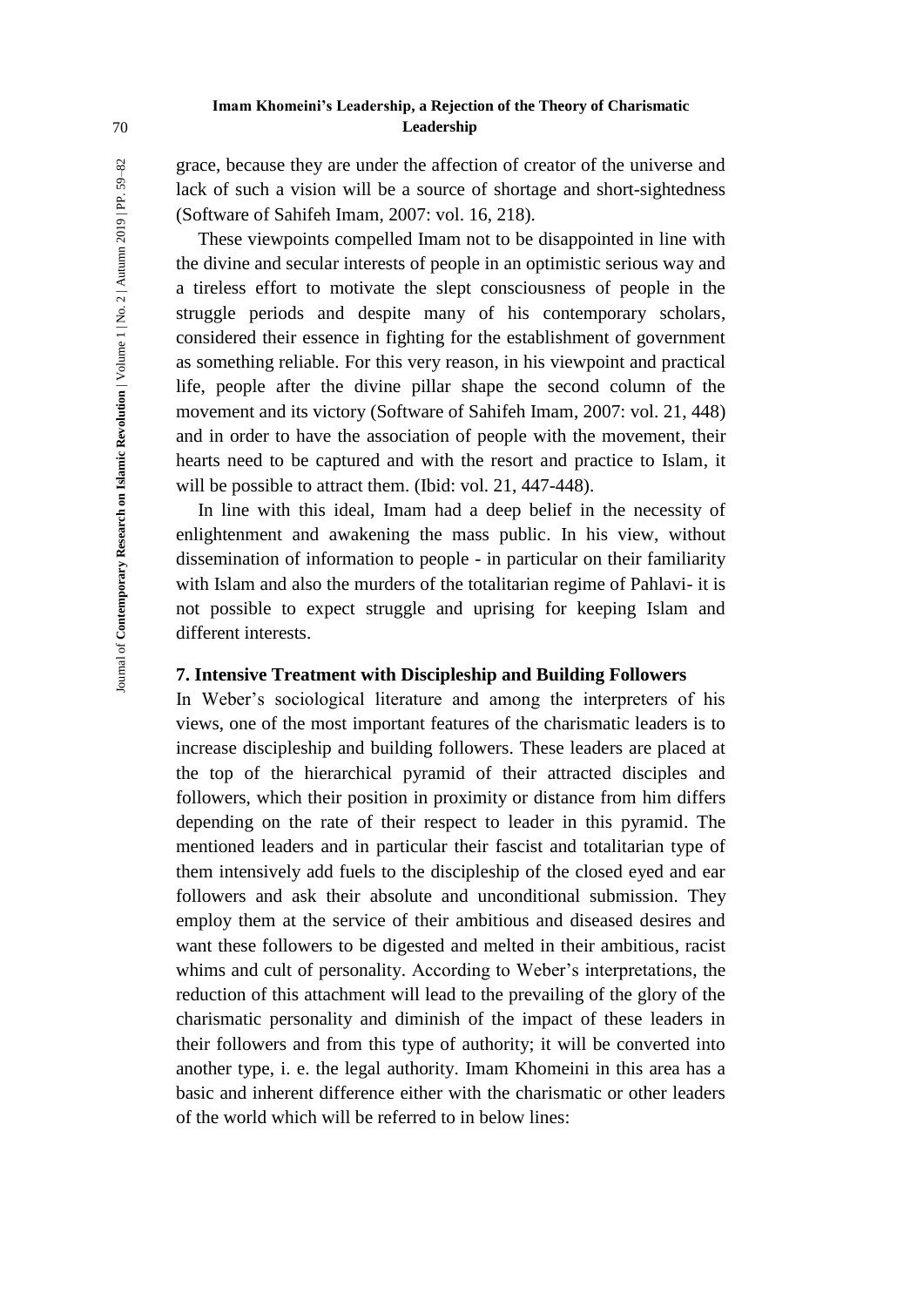Fewer humans can be found in the course of history that in the position of orienting a big movement, avoid the notice of the society to themselves and discipleship. The most important type of avoidance from discipleship can be observed in Imam's treatment with the subject of Religious Authority after the demise of Ayatollah Boroujerdi and Ayatollah Hakim. Firstly, he did not organize any funeral service meeting for them, so that this assumption could not be shaped among people that the holder of lamentation service, he wants to display himself. After insistence of many of his disciples and their alert that lack of holding such a ritual might be interpreted as the dispute between him and that demised personality, he accepted to hold that funeral service meeting and emphasized not to mention his name. He also prevented from publishing any risalah-yi'amaliyyah or treatise on practical law and finally as the pressure of his imitators, he permitted his treatise to be published with the cost of the religious students (Rouhani, 1997: 39).

Once, one of the religious scholars of Tehran had given a message to Imam that "your indifference towards some of the clergies has caused many of Tehran clergies to refer to figures apart you after the death of Mr. Hakim on the issue of religious authority…." Imam replied, "Please convey my greetings to that person and tell that to the extent you make people far from us, we will be more relaxed, our duty becomes lighter and our responsibilities get less" (Sotoudeh, 1993: vol. 2, 325). On this basis, he hated discipleship or training followers for oneself and when in accordance to the prevailing tradition of the Seminary, upon the end of the class or for taking pilgrimage, the religious students were accompanying him; he was exclaiming ''do you accompany a bride to her house? Don't you have any other job that you follow me?'' and reminded his grandson who had versified a poem for him that "don't versify a poem for me anymore" (Rajaei, 2002: 123).

Escaping the disciples had made Imam move alone in his visits and interactions. He was not moving with any group and hated to have companions, polices and others around himself. Ayatollah Sanei narrates, "One day in Qom, Imam wanted to visit one of the religious scholars but he did not have the address and asked me about it. Whatever I insisted to accompany him as a guide to that residence, he refused" (Rajaei, 2002: 123).

Imam avoided the see-off of his companions, followers and religious scholars and seriously prevented from it. It was to the extent that some of the shopkeepers around his residence did not know his face well (Ibid)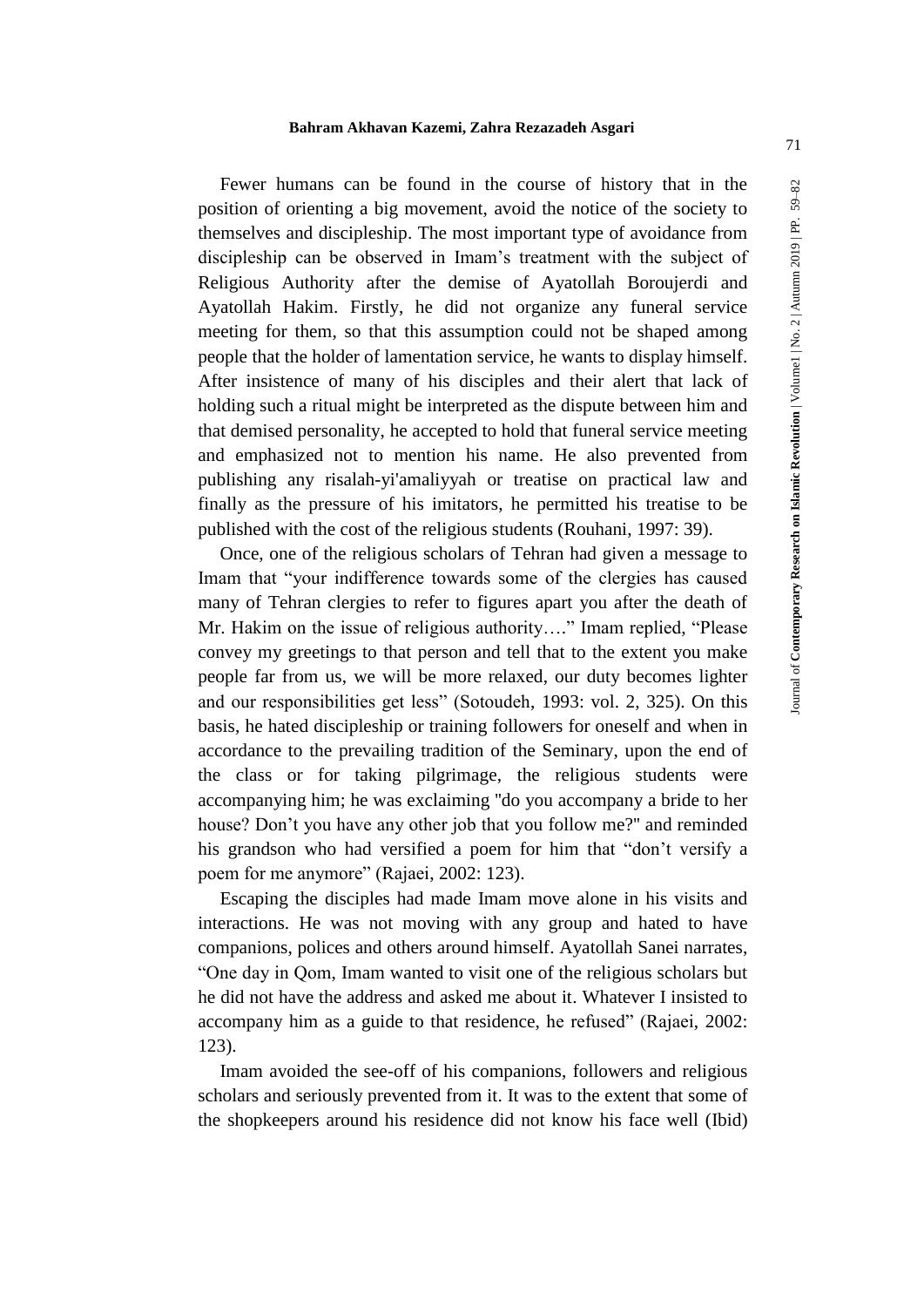## **Imam Khomeini's Leadership, a Rejection of the Theory of Charismatic**  72 **Leadership**

and even to prevent from scholars standing round him in public passages, he used to respond to their questions in their houses and when he was leaving the class, he used to select a solitude route which were mainly the alleys leading to the residence and used to come to the residence. It had been seen many times that after the course, a group of scholars who liked to move along with Imam, were following him. But when Imam noticed their presence, he used to say "Tell the gentlemen to leave" (Soroush Mahalati, 1989).

Once Imam had told to the accompanying scholars, 'Do you have any commandment?' They had told, "No, we do not have any request, we only like to be with you and enjoy this job". In reply, Imam had said, "I appreciate your job. You are master. You are scholar and respectful. I do not like your personality to be lowered by moving after me" (Ferdowsipour, 1989).

Disciples of Imam have narrated that Imam was not satisfied with sending regards to the Prophet (P. B. U. H.) just for the sake of mentioning his name by people (Rajaei, 2002: 123) or he had objected to the programs of the Welcome Headquarter at the beginning of his arrival into Iran and had told, Do you assume that Cyrus is coming? So he prevented any luxurious and costly welcome programs (Rajaei, 2002: 123). In the memories of Imam's disciples, there are indications that in the exile period in Najaf, he used to do his pilgrimage unknown and without any protocols. Despite senility, he used to do this for about one and half hour without showing any dissatisfaction as a result of rush of population which used to make disturbances and mainly it was happening (Vojdani, 1989: vol. 2). In Najaf, in every meeting that Imam used to arrive, he used to sit in any place which was blank, whereas usually the spiritual leader and Ayatollahs were sitting in one row (Rajaei, 2002: 125).

His escape from disciples had created certain difficulties for his protection. It has been said the very big problem in the first days of his stay in Imam at Qom was the issue of protection and security, because Imam was preventing the Islamic Revolutionary Guard Corps members to be with him with arms and always used to say, "I do not want the armed agent. Nobody should come after me. People protect me" (Akhavan Kazemi, 1999: 82-83), whereas this feature had caused Imam to be far from many rituals which other religious authorities had such as interaction, kissing the hands, bowing, glorifying and leaving the door of residence open.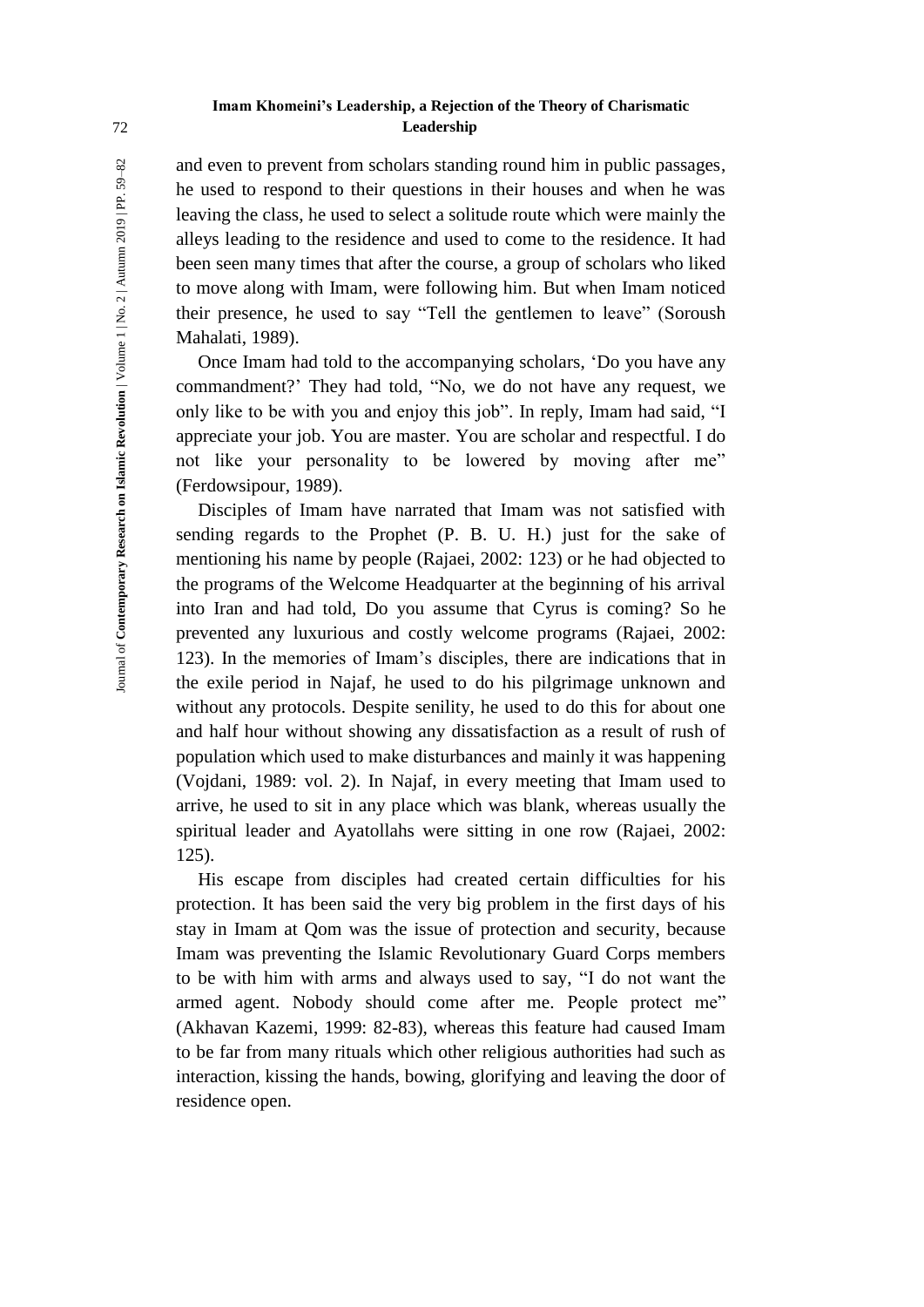# **8. A Peaceful Leader with a Global Thought rather than being Restricted within the Narrow Ethnic, Race, Party and Class Angles**

The thought and practice of many leaders of the world in particular the so-called Charismatic Leaders has been restricted in the race, profession, party, class, and ideologically limits and they usually were not including the interest outside these limits. History has not yet forgotten that how Hitler and Mussolini with their cults of personality and racism used to enumerate themselves as the manifestation of the superior race and united party and that in line with their national and race ambitions, with ideological and racism imperialism made a bloody world. However, according to the evidence of history, Imam Khomeini was a distinctive leader and peacemaker apart from other leaders in particular the charismatic leaders whose lofty thought and practice had a global dimension beyond the narrow barricades of race, ideology, party, region, class, etc., and he has stated on this subject in his testament too (Software of Sahifeh Imam, 2007: vol. 21, 400).

In the last and important phrase of the testament, it is observed that giving the good news of the future Islamic global government, Imam considers it far from racism and egotism and has mentioned the non-Muslim countries as the modern federal systems with the interpretation of free and independent republics and this indicates his peaceful position and perspective in viewing to the world and inclusion of the interests and benefits of the people of the world (Ibid: vol. 21, 448).

On the other hand, the Imam's personality characteristics, made Imam be in lack of any need to a political party to gain social general position. Thus, for the victory of his uprising, he did not undertake to manage any party or group and did not restrict himself in any party limits. Some months prior to the victory of Islamic revolution, Imam says, "I would like to mention that I do not have any connection with any front and group and whoever or any group that does not accept our issues, we do not accept it" (Ibid: vol. 4, 336).

Consequently, the leadership of Imam was not limited to a profession or stratum or a group but it in practice, a broad spectrum of people in all walks of life were seen who stood at the back of him. This very issue was a very suitable feedback for the prevalence of Imam's people movement. As in the period of movement, he used to state, "The present Islamic movement of the nation of Iran has encompassed the whole society and moves ahead accordingly" (Ibid: vol. 4, 336).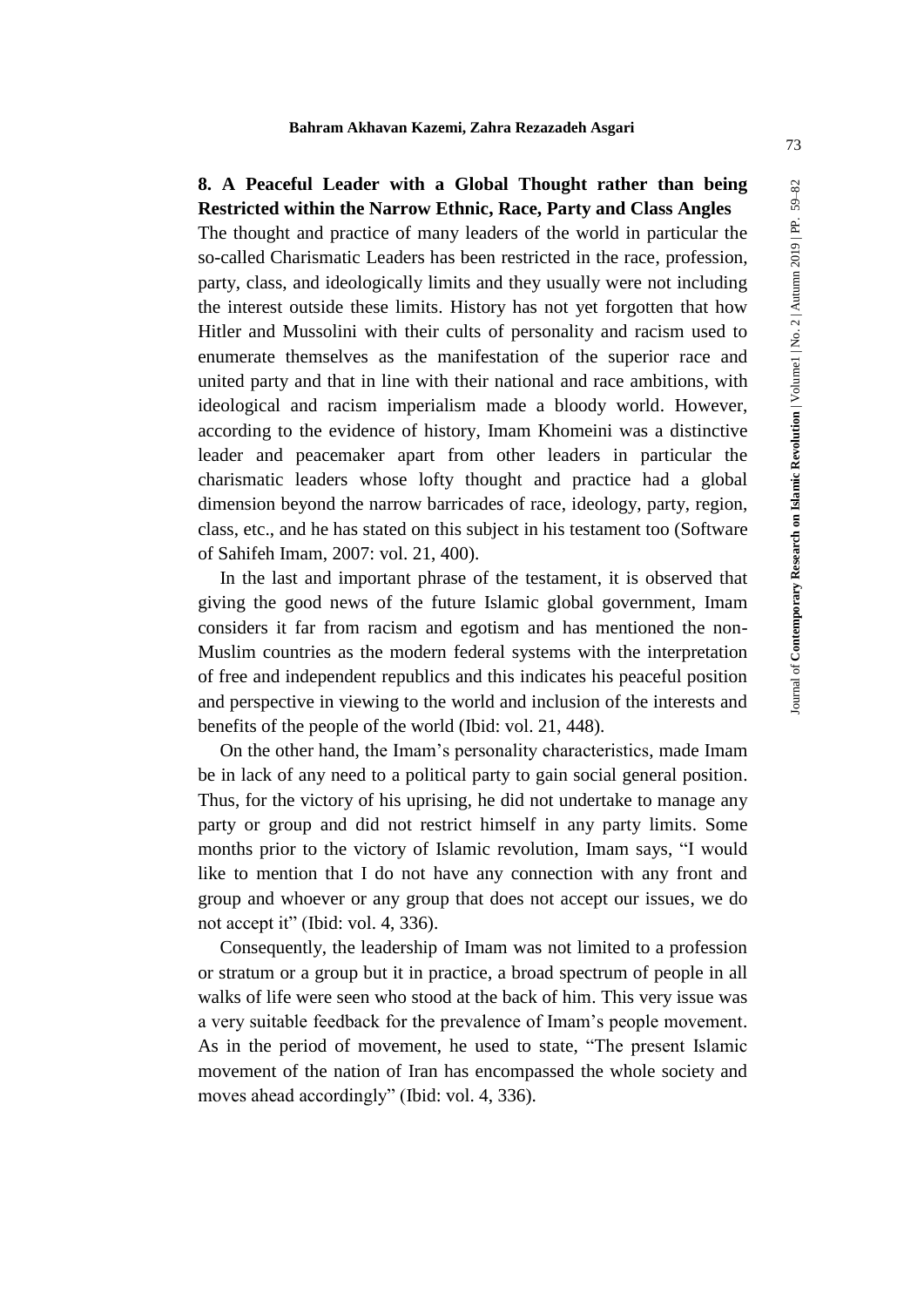# **Imam Khomeini's Leadership, a Rejection of the Theory of Charismatic**  74 **Leadership**

# **9. Legal Positivism, Anti-Authoritarianism, Critique and Vulnerability**

Dictatorship, lack of vulnerability and ignoring legality, are the features which are usually mentioned for the charismatic leaders in particular their negative and totalitarian types. In this part, explaining that Imam was free from these attributes, efforts will be made to refer to the various distinctive features of his personalities as compared with the charismatic leaders and further elaborate the impossibility of comparing them with each other.

# **9. 1. Legal Positivism and Lack of Considering Himself an Exception from the Inclusion of Law**

In Imam Khomeini's political thought, what rules over everybody is the law and nobody is outside and beyond the sovereignty of law. From this perspective, the Islamic system is the system of ruling the law, a system in which everything and everybody is subject to laws rather than a government subject to the personal views and arrogance (Ibid: vol. 10, 310-311). In Imam's lofty thought and practice, the standard of all affairs and scale of all jobs, base of practice of every persons, organizations and institutions of a society is law and what supplied the health of affairs, the progress of jobs and benefit of the individual and society is legal positivism and as long as a society does not stick to legality, it will not see progress and enhancement.

In Imam's theoretical and practical life, the Supreme Legal Authority does not have a position beyond the law of God and obedience to the Islamic decrees is obligatory to him like other people. Calling the Supreme Legal Authority with terms such as leader and standard-bearer supposes that he has a position beyond the law and is an exception to its inclusion, whereas he has many times rejected this type of interpretation in his statements and practical life.

"Do not fear of The Guardianship of the Islamic Jurist (Velayat-e Faqih). Fagih does not want to suppress and make an illogical statement and if a jurist wants to do this, such a jurist does not have the guardianship. It is Islam. In Islam, the law rules. The holy Prophet also was subject to the law; he was subject to the divine law and could not make any violation. We do not want to be dictator. We want the government to be anti-dictatorship. Velayat-e Faqih is against the dictatorship rather than dictator" (Ibid: vol. 10, 29).

#### **9. 2. Anti-Authoritarianism**

Many have an authoritative interpretation of the theory of The Guardianship of the Islamic Jurist (Velayat-e Faqih), whereas the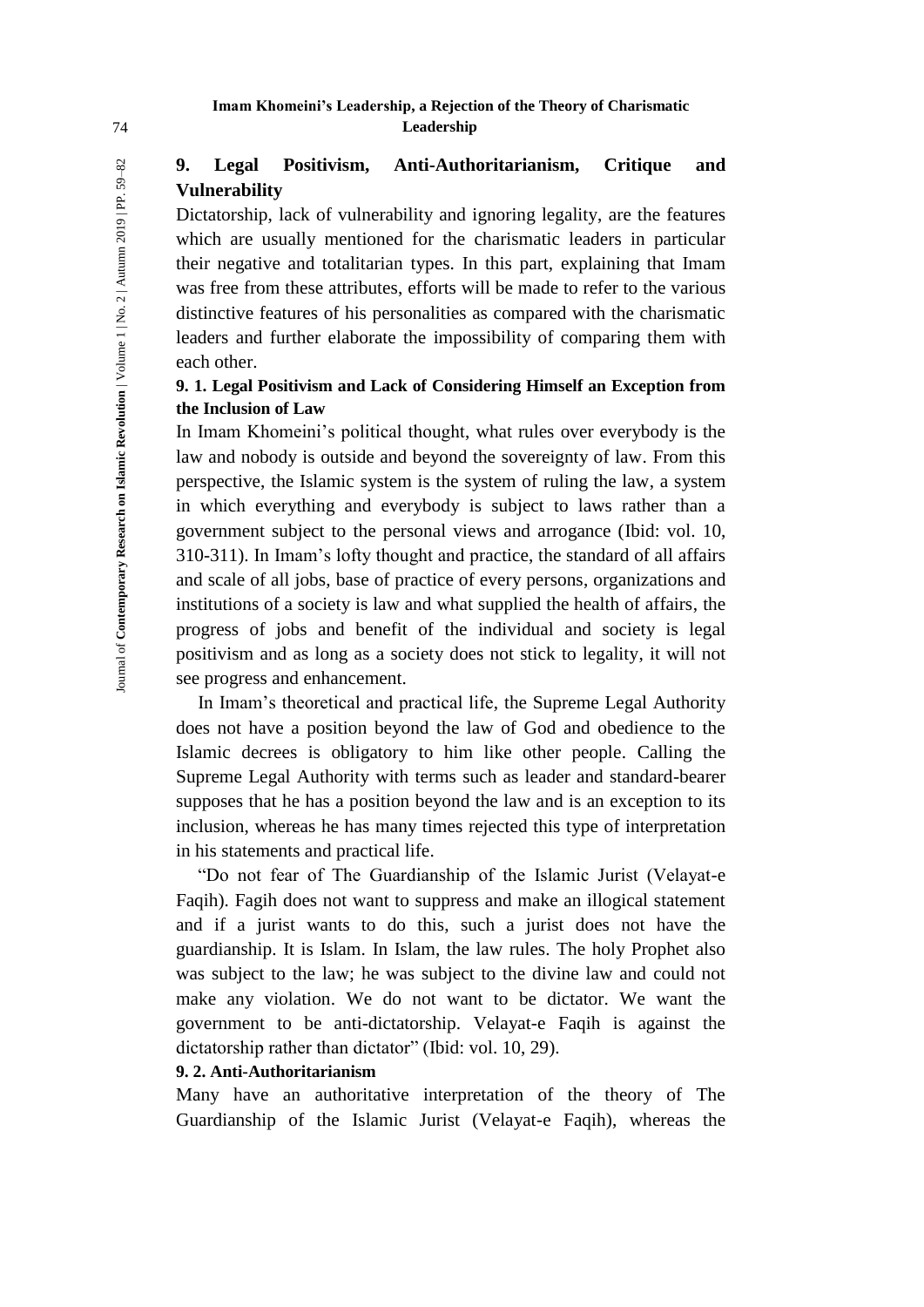application of absolute guardianship of the Islamic jurist is posed vis-àvis its relative guardianship. That is to say that the authorities of the Islamic Jurist should not be considered to be limited to specific affairs like that it is said that jurist merely has rights to interfere in judgment and appointment of a judge but he does not have right to assign a commander in war. So, there is not limitation in the areas of authorities of a just jurist with the exception of limit of benefits of people, divine rule and Islamic regulations and the concept of its application means the lack of relativity of guardianship for jurist in the framework of Islamic regulations (Imam Khomeini, 2002: 21).

The late Imam in his statements and also in his written works clearly has defined and outlined the borders of authorities of the Islamic Jurist (Vali-e Faqih) within the framework of divine rules and public interests(Software of Sahifeh, 2007: vol. 10: 58) which is the very borders of freedom.

On the other hand, The Absolute Guardianship of Jurist from the Imam's viewpoint means to have an active monitoring and control rather than the governance of ruler over the ruled people. Basically in the Islamic system, government does not exist in the meaning of dominancy of the ruler over the condemned. Vali-e Fagih is neither a part of the state and nor outside it but in an active shape, he is the director of the society and administrators of the country in the correct Islamic route. The state and political system, due to this type of interference and control of jurist finds legitimacy.

He believed, "We should give value to people … and stand aside to monitor the jobs based on good and evil" (Ibid: vol. 19, 346). With these explanations, it is clear that Velayat-e Faqih is neither a narration of the religious despotism nor an instrument to pull it towards despotism of the institution of the state. According to Imam: "If the Islamic state to be under the monitoring of Faqih and Velayat-e Faqih, it will not impose any damage to anybody. It does not create any dictatorship. It does not do any job against the interests of the country. Faqih (Islamic Jurist) will control the jobs which might be done by the state against the route of the nation and interests of the country and prevents them". (Software of Sahifeh, 2007: vol. 10, 159). "If a Faqih makes a slight sin, he will be denied from the guardianship. The guardianship is not an easy task to be given to everybody. We want to have the Faqih to prevent the dictators, and does not let the president to act in a dictatorship way and does not let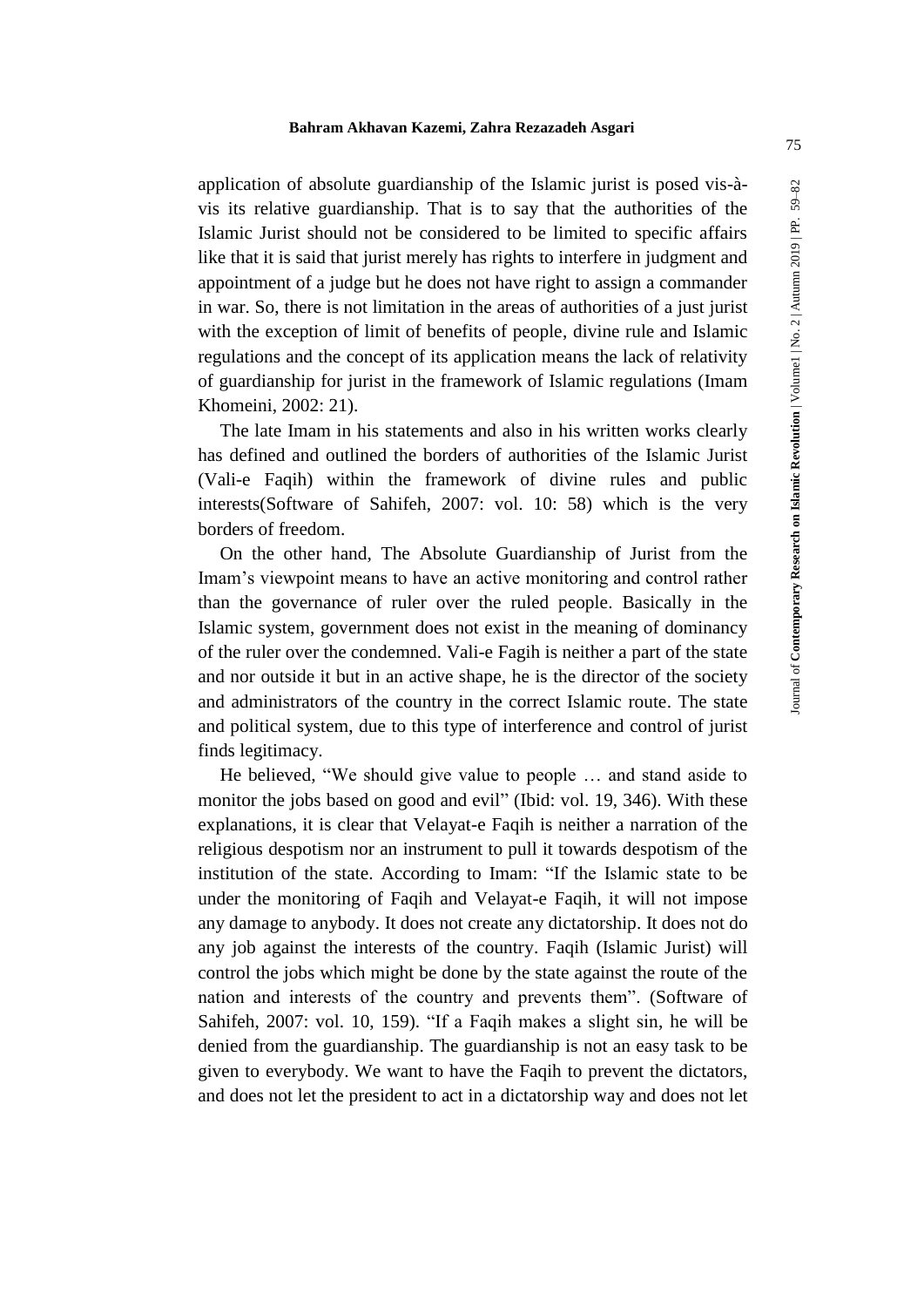# **Imam Khomeini's Leadership, a Rejection of the Theory of Charismatic**  76 **Leadership**

the prime minister to be a dictator … rather than making a dictatorship" (Sahifeh Nour, vol. 9,  $17$ )<sup>7</sup>.

# **9. 3. Critique and Full Vulnerability (Taking Criticism)**

One of the basic concerns of the political thinkers during the centuries has been the quality of renewal and control of power of political administrators, because everybody admits that power in its essence has a tendency towards rebel and tyranny and in the event of lack of control, it will lead to corruption. Thus, history of a great part of the political thoughts and in particular its democratic ones is the history of quality of monitoring over the unrivaled power of two absolute powers of state and administrators and method of restricting them.

Furthermore, with what mechanisms it will be possible to prevent from the violation of the high power of state toward the citizens 'rights and other social groups? (Software of Sahifeh, 2007: vol. 18, 206). These mechanisms including the method of internal and external monitoring clearly exist in the Islamic political thoughts and following that in Imam Khomeini's thought. For example, one of the most important elements of Imam's political thought is emphasize on the internal monitoring. From his perspective, power by itself is a grace and as God is the absolute omnipotent, so that He has the absolute perfection. Thus, human's inclination towards power is a type of seeking perfection and traverse towards the absolute perfection.

Imam considers the power as something dangerous and a threat to the society if it is under the control of unrefined persons<sup>8</sup> and therefore, the corruption is resulting from these holders of powers without virtue. With an emphasis on the significance of internal monitoring, Imam is not indifference to the significance of the external monitoring and emphasizes constantly on the peoples' monitoring over the government that indicates the link between idealism and realism in his thought.

In Imam's view, the external monitoring should be applied by the people to prevent from the deviation of the Islamic and humane route, since one of the factors for the political corruptionis the lack of

 $\overline{a}$ 

<sup>7.</sup> It is worth noting that in the political thought of the west, in the topic of monitoring the political leaders and administrators, no approach has been forecasted to include the internal monitoring and this is one of the basic reasons for the lack of full success of the external monitoring mechanisms of these political systems in restricting the power, so that self-abandonment of the holders of power in these regimes are greater and the charismatic leaders are the examples of these corrupted powers. (Akhavan Kazemi, 2012).

<sup>8.</sup> If nation do not monitor over the affairs of the state and parliament and everything … It is possible that it leads to annihilation. The nation should be monitor to the affairs, which are made in the state (Software of Sahifeh Imam, vol. 15, p. 17).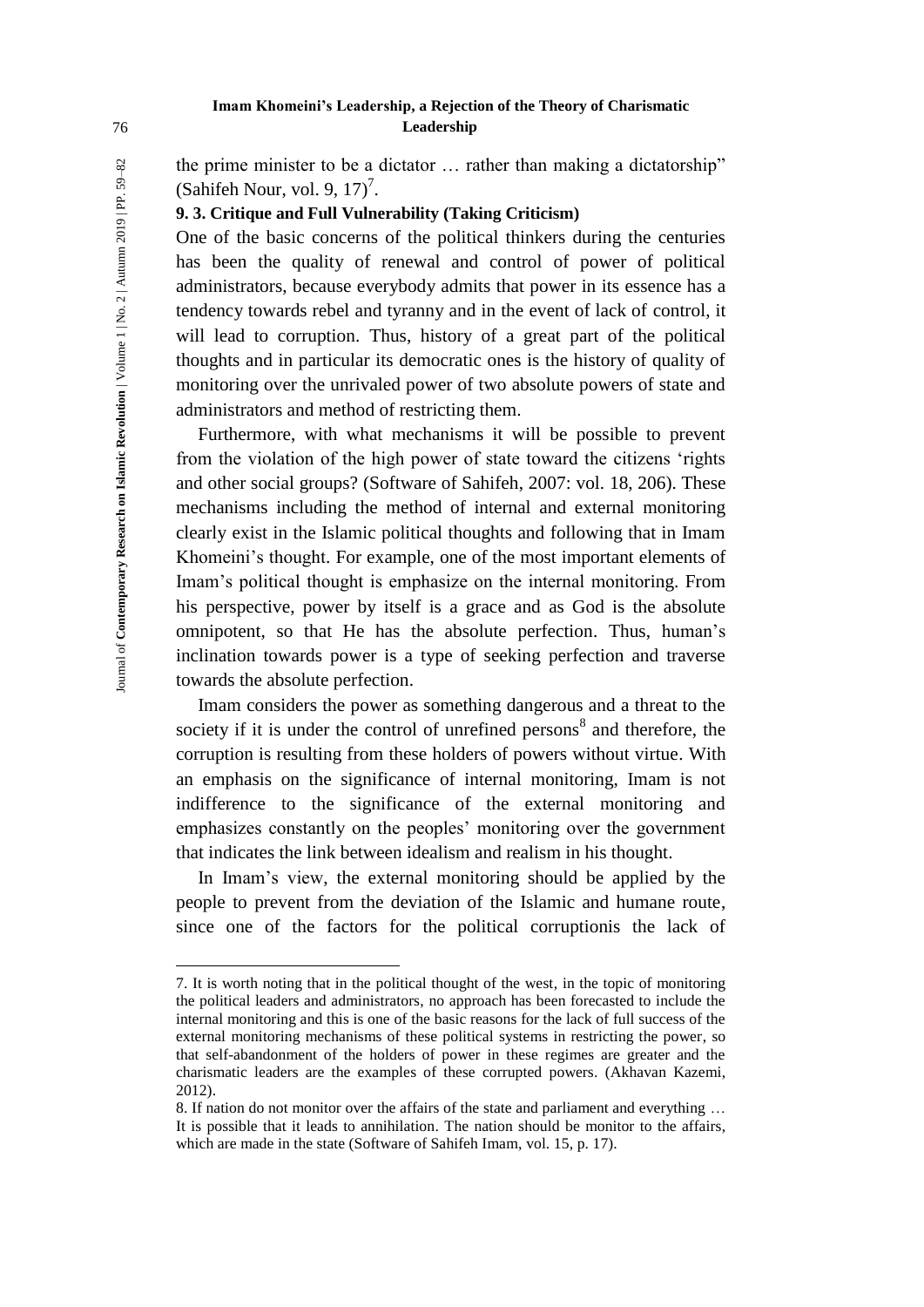monitoring of people over the performance of the state(Software of Sahifeh, 2007: vol. 5, 323).

This monitoring is over performance of all organizations including administrative, legislative and judicial branches associated with critique and even it is the right of every individual of the members of Islamic society. The leaders of the society and even its highest position, i. e. the leader should be accountable vis-a-vis it.

#### **Conclusion**

This research presented some evidence and documents in response to the questions asked and in line with the test of statements and hypothesis, whose product indicates well the full interaction of Imam Khomeini's personality and the leadership method with the theme of human dignity.

It was specified that Imam as the highest symbol of human dignity and in particular as a perfect man and in the position of an educated, purified and dynamic religious authority in the lap of the high Islamic and Shiite teachings, during his life and leadership period had inexplicable and specific attention to the issue of human dignity and general laws and basically one of the reasons for the immense influence of his leadership was due to these characteristics.

In giving a better response to the questions of the research and proving the claim, attempts were made to compare the method of Weber's charismatic leadership with the Imam's method of leadership and taking into consideration the incompatible aspects of this charismatic model with the human dignities, and proving the lack of conjunction of this model with Imam's model of leadership, to present another document on the dignity-seeking attitude and dignity-centered feature of his personality and leadership.

The other documents well indicate the basic fragility of Weber's theory of charismatic leadership academically and lack of its competency in comparing this model of leadership with Imam Khomeini's leadership model. It was proved that the claim of agreement between these two models of leadership is a kind of insult and accusation on Imam's leadership and movement of Islamic Revolution. This comparison is basically unscientific, undocumented and illusionary.

Among the reasons, for this statement was that the theory of charismatic leadership so far and most of the time has been employed to elaborate the totalitarian, fascist and undemocratic systems. The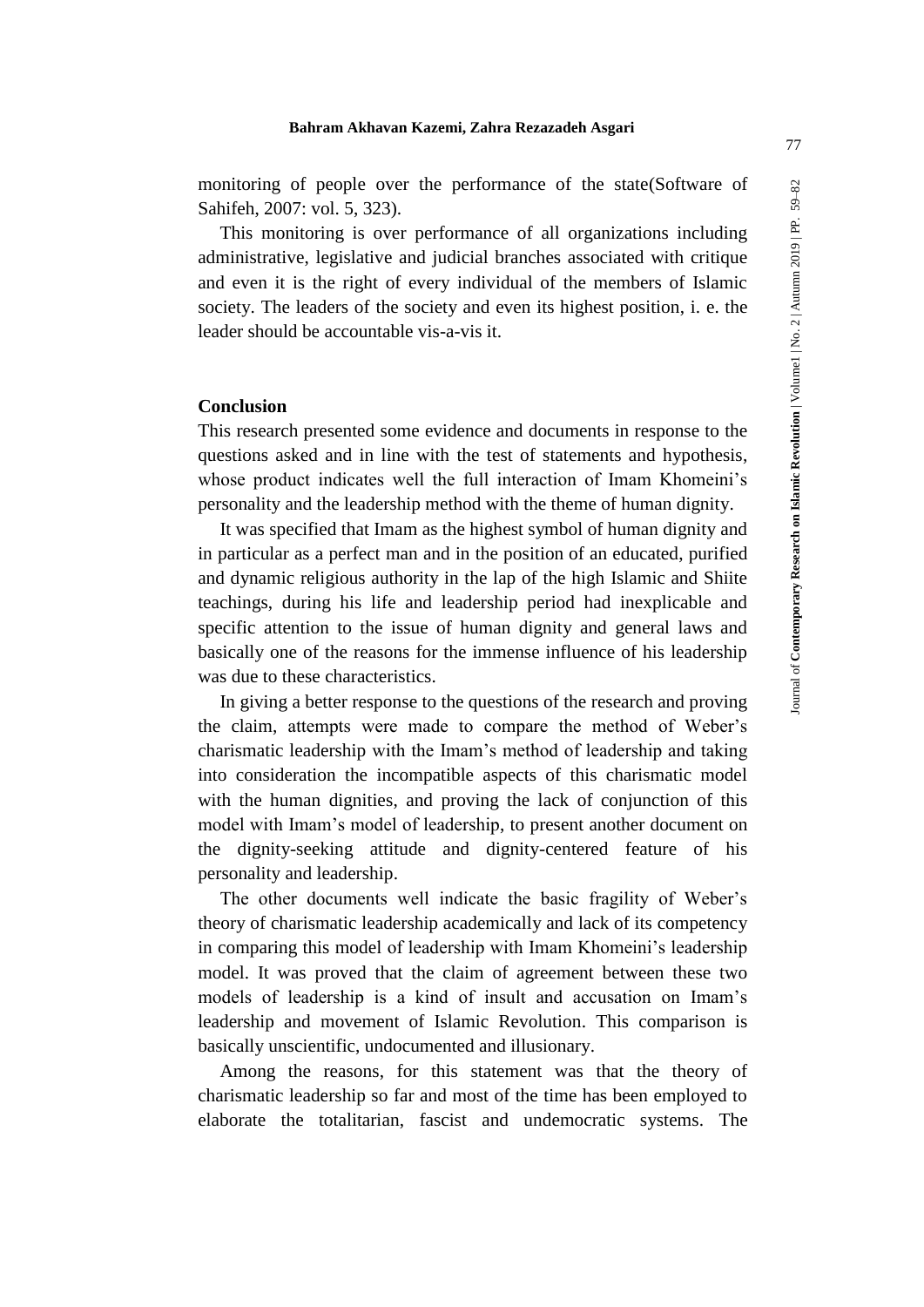# **Imam Khomeini's Leadership, a Rejection of the Theory of Charismatic**  78 **Leadership**

irrational, emotional, racist, aggressive, repressive, discipleship-based systems based on the cult of personality that converts the passive masses with a massive view rather than civic vision into a toy for the personal desires of rulers and in their leadership, there is no news of the rule of law and the maintenance of human dignity and rights as the main bases for ruling and only the leader is the main pivot and finally, the rate of respect towards him is the factor that distinguishes loyalty in giving a privilege and get positions and promotions.

Whereas this research showed that the area of leadership of Imam, his personality and movement is free from such accusations. It was also clarified that many of the negative attributes of these leaders including the cult of personality, egotism, ambitions for leadership, despotism, lack of vulnerability, escaping the laws and considering oneself beyond the law has not found in his personality.

Opposite to the charismatic leaders and the mentioned theory, Imam considered the source of legitimacy- with the inclusion of stabilizing role of people- as a divine source rather than charismatic one and intensively opposed the discipleship, making followers and also the massive and passive attitudes toward people.

Imam Khomeini was an exceptional leader in an exceptional revolution. He was not a peaceful leader with a global thought that opposite to the charismatic leaders to be restricted in the ethnic, racist, party and class narrow angles. He was a leader whose scientific comprehensiveness and religious authority position, distinguished him from all charismatic leaders and other ones. Imam was in fat the manifestation of dignity and divine perfect human and for this very reason, he left a deep influence on the people's mind. An influence which after passing over a quarter of a century from the Islamic Revolution, is still prevailing and has not faced any defect and this influence has still remained among all stratum of Iranian Muslims and perhaps on the awaken hearts of many Islamic countries and the oppressed of the world. These characteristics have constantly kept the memory of that divine leader and global thinker in the mind of humans as a symbol, herald and protector of human dignity.

# **References**

Abedi Jafari, H. (1998). *Charismatic Leadership*. Tehran: Office for the Dissemination of Islamic Culture.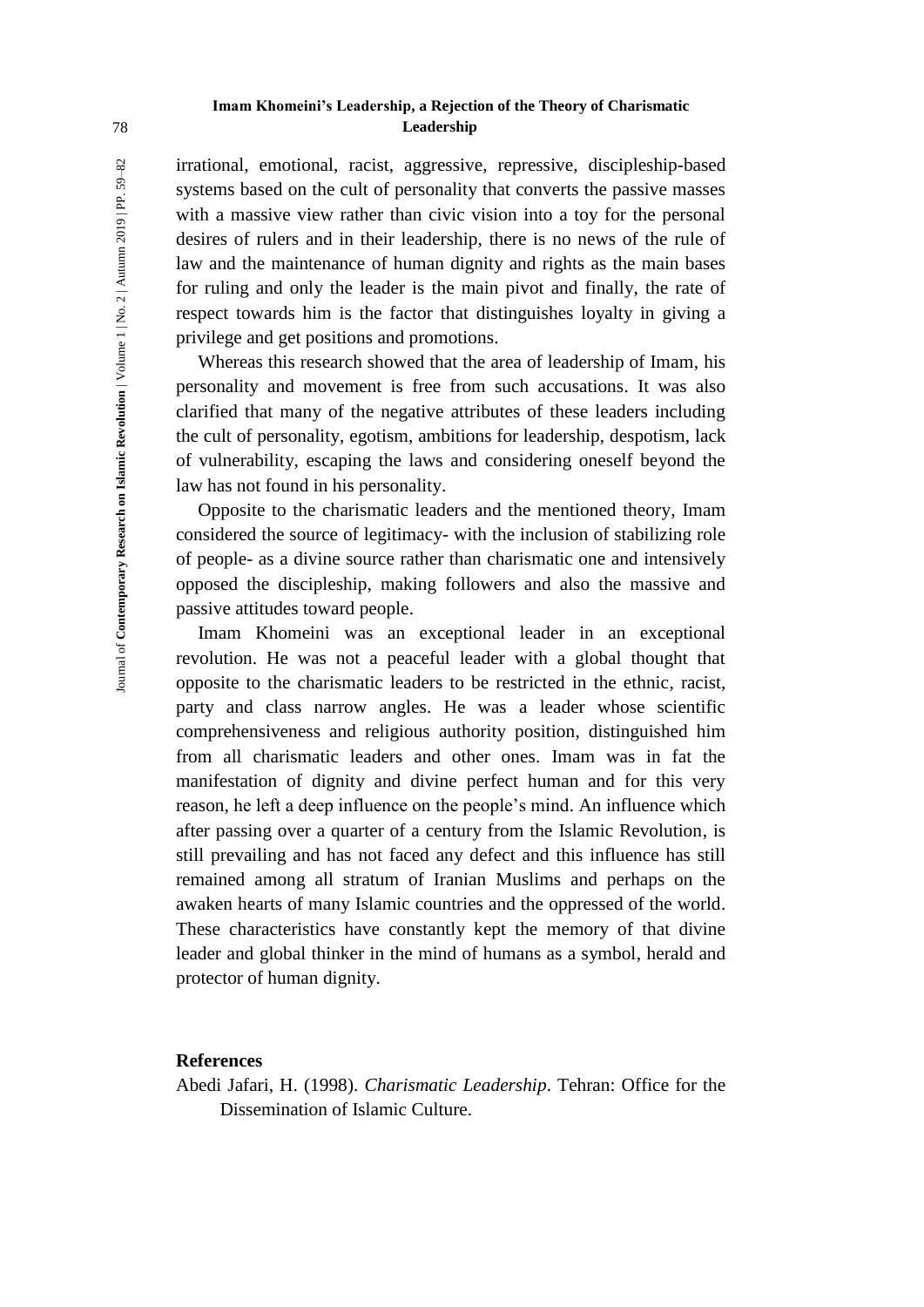- Abrahamian, E. (1982). *Iran between the Two Revolutions*. New Jersey: Princeton University Press.
- Akhavan Kazemi, B. (1999). "Democracy and Freedom in Imam Khomeini's Viewpoint." *Epistemological studies at Islamic University Quarterly*. Vol. 3, no. 9 and 10, pp. 72-90.

 $-$  (2006). Critique and Evaluation of Charismatic Theory in *Elaboration of Imam Khomeini's Leadership*. Tehran: Center for Documents of Islamic Revolution.

- ـــــــــــــــــــــــــ) 2012(. *Supervision in Islamic System*. Tehran: Research Institute for Islamic Culture and Thought.
- Ansari, M. A. (1993). *Imam, People and Protection of Revolution Values*. (Proceedings of the Third Seminar on Reviewing the Theoretical and Practical Life of Hazrat Imam Khomeini. Tehran: The Association of the Women of the Islamic Republic of Iran Publications.
- Aron, R. (1997). *German Sociology*. (M. Saghebfar, Trans).Tehran: Tian.
- Ayatollah Khamenei's Statements. (30 May1991). Etelat Newspaper.
- Bashiriyeh, H. (1993). *Revolution and Political Mobilization*. Tehran: University of Tehran Press.
- Chilcote, R. (2009). *Theories of Comparative Politics*. (V. Bozorgi and A. Tayeb, Trans). Tehran: Rasa.
- Donna, A. (2004). *Le Lame ET de la cite*. Cite Pupulisme Charisme ET Machiavelisme. Paris: L' Harmattan.

ـــــــــــــــــــــــــ) 1988(. *Le Leader Charismatique*. Paris: Deselee de Brouwer.

Ferdowsipour, I. (1989). "Memories of Hojat al Islam Ferdowsipour." *Keyhan Newspaper*, 5 July.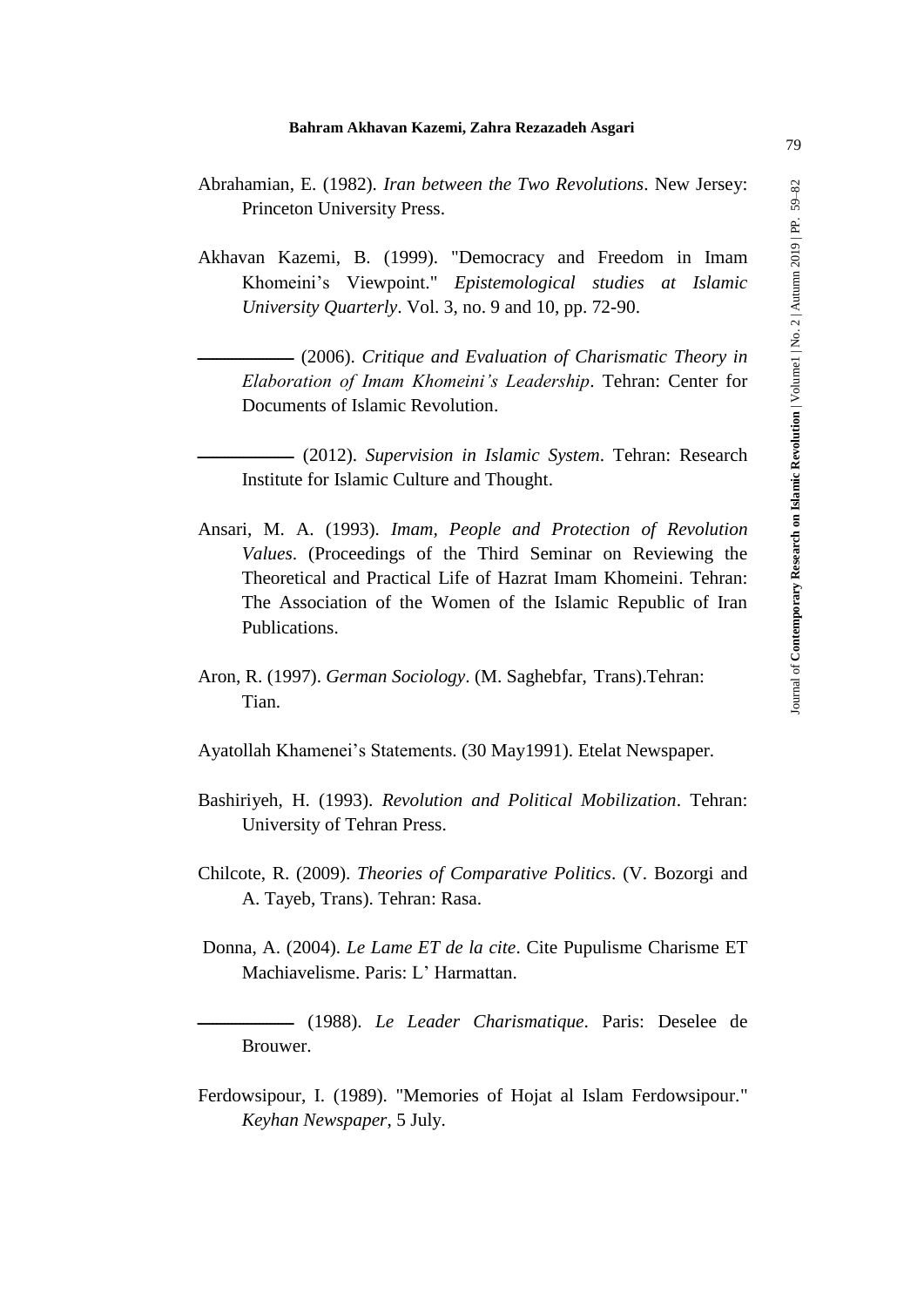### **Imam Khomeini's Leadership, a Rejection of the Theory of Charismatic**  80 **Leadership**

Giddens, A. (2002). *Sociology and Social The*ory. (M. Sabouri, Trans), second edition. Tehran: Nay Publications.

- Hajarian, S. (1998). "A Study of Revolutionary Leadership*.* Theories with an Emphasize on Imam Khomeini's Leadership." *Matin Quarterly*. Vol. 1, no. 1, pp. 443-454.
- Hazeri, A. M. (2001). *Evaluation of the Charisma Theory in Comparing with the Reality of Iranian Islamic Revolution*. (Proceedings of Revolution and Thought. Tehran: Imam Khomeini Research Institute.
- Hosseini, H. (2002). *Leadership and Revolution*, *the Role of Imam Khomeini in Islamic Revolution*. Tehran: Imam Khomeini and Islamic Revolution Research Institute.

Imam Khomeini, R. (n.d.). *Velayat-e Faqih*. Qom: Azadi Publications.

ـــــــــــــــــــــــــ) 1981(. *Interpretation of Surat Al-Hamd (Al-Fatihah*). Qom: Islamic Publications.

ـــــــــــــــــــــــــ) 1997(. *Forty Traditions*. Tehran: The Institute for Compilation and Publication of Imam Khomeini's Works.

ـــــــــــــــــــــــــ) 1999(. *Adab al Salat*, [Rituals of Prayers]. Tehran: The Institute for Compilation and Publication of Imam Khomeini's Works, Office of Int. Relations.

ـــــــــــــــــــــــــ) 1985(. *Sahifeh Nour*. Software of Collection of Imam Khomeini's Recommendations. Tehran: Center for Cultural Documents of Islamic Revolution, Ministry of Culture and Islamic Guidance.

ـــــــــــــــــــــــــ) 1986(. *Conditions and Authorities of Vali Faqih*. Translation of the discussion of the Book of Velayat-e Faqih from the Book of Albaya. Tehran: Ministry of Culture and Islamic Guidance.

 $-$  (2002). *Imamate and Perfect Human*. Tehran: The Institute for Compilation and Publication of Imam Khomeini's Works.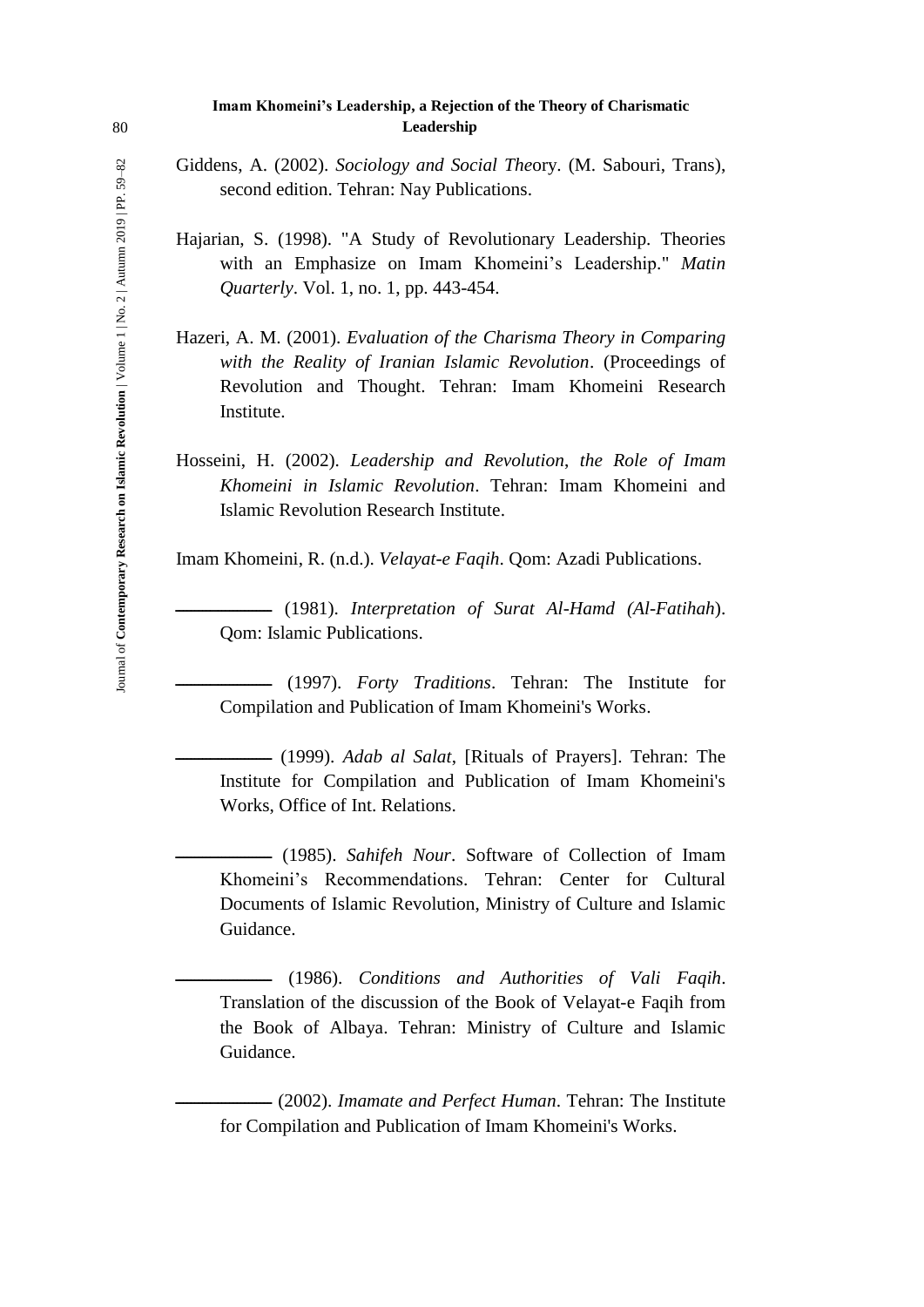- $-$  (n.d.). *Divan Imam*. Versified Poems by Hazrat Imam Khomeini. Tehran: The Institute for Compilation and Publication of Imam Khomeini's Works, 203.
- Izadi, J. (1992). *A Comparative Study of Charisma Theory*, (in Weber's Concept). With Leadership of Imam Khomeini. M. A. Thesis, Faculty of Law and Political Sciences, University of Tehran.
- Kershaw, I. (2001). *Hitler, Essai sur le Charismeen Politique*. Paris: Gallimard.

ـــــــــــــــــــــــــ) 2004(. *Le Myth Hitler*. Paris: Gallimard.

- Lankarani, F. (1991). "Imam, an Example of a Perfect Human." *Hozur Quarterly*. Vol. 1, no. 1, pp. 76.
- Lerch, W. G. (1973). *A Devout Totalitarianism*. Fith, Force and Islam (Islam, Khomeini and Muslim Revolution, Encounter). Vol, 60 Iss. 2. (n.p.).
- Mohammadi, M. (2009). *The Relationship of Imam Khomeini and People in the Islamic Revolution*. Abstracts of the Papers of Congress on Imam Khomeini and the Thought of Islamic Government. Tehran: The Institute for Compilation and Publication of Imam Khomeini's Works.
- Motahari, M. (2000). *About Islamic Republic of Iran*. Tehran: Sadra, thirteenth edition.
- Naghibzadeh, A. (2000). *An Introduction to the Political Sociology*. Tehran: SAMT.
- Proceedings of the Third Seminar on Reviewing Hazrat Imam Khomeini's Theoretical and Practical Life, (1997). Tehran: The Association of the Women of the Islamic Republic of Iran Publications.
- Rahimain, H. (1994*). In the Light of the Sunshine*. Tehran: Institute of Guardian of Islam, fifth edition.